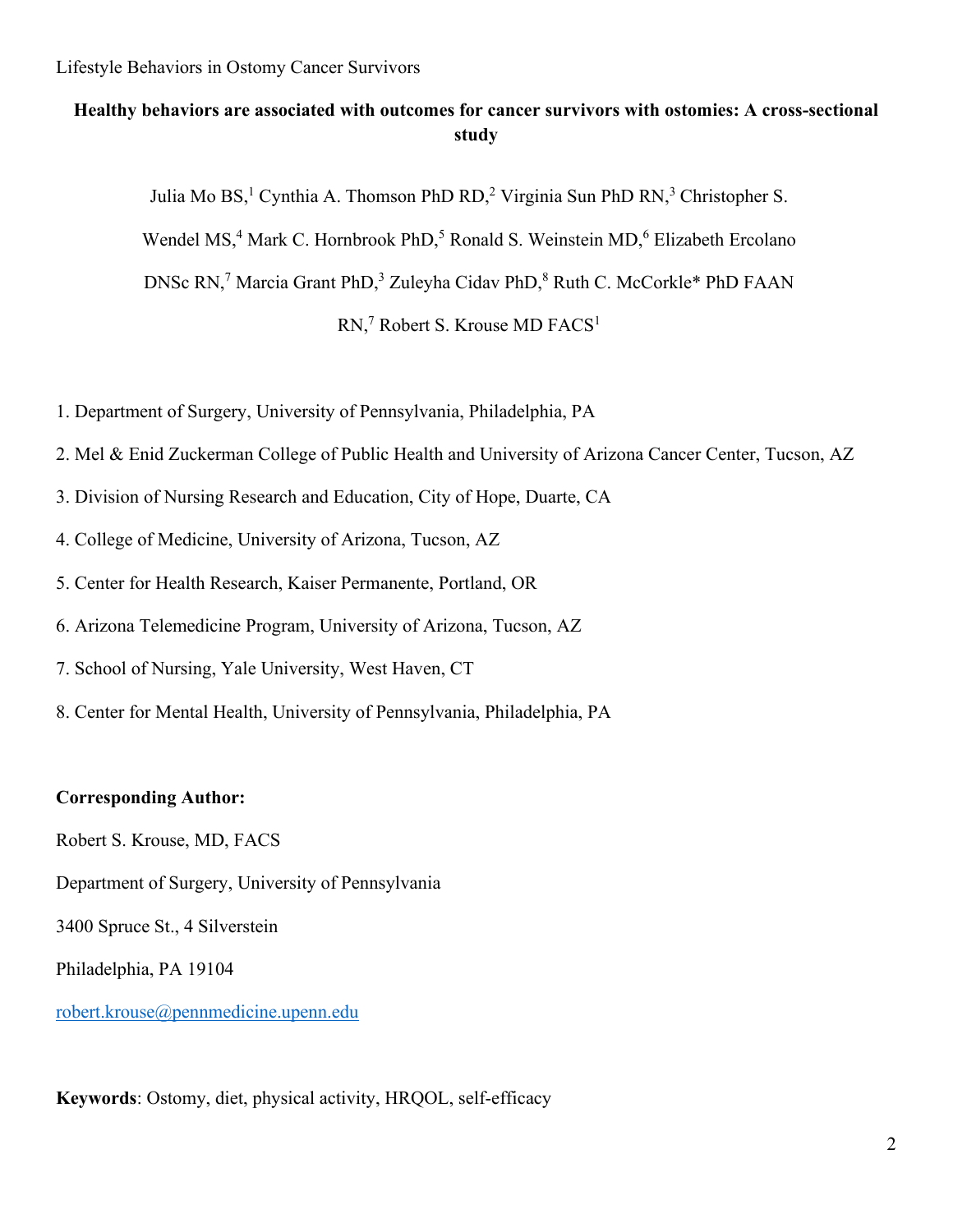\* Deceased

**Author Contributions:** Cynthia Thomson, Robert Krouse, and Julia Mo contributed to the study conception and design. Material preparation, data collection and analysis were performed by Christopher Wendel and Julia Mo. The first draft of the manuscript was written by Julia Mo and all authors commented on previous versions of the manuscript. All authors read and approved the final manuscript.

**Funding:** Research reported in this publication was supported through a Patient-Centered Outcomes Research Institute® (PCORI®) Program Award (CDR 1507-31690). All statements presented in this publication are solely the responsibility of the authors and do not necessarily represent the views of the Patient-Centered Outcomes Research Institute® (PCORI®), its Board of Governors, or its Methodology Committee. Additional funding for this research has been provided in part by The Benjamin & Mary Siddons Measey Foundation.

**Acknowledgements**: We thank Roger Iverson, Frank Passero, Deborah Donahue, Daniel Fry, Jonathan Friedlaender, Pamela Pitcher, Lyn MacDougall, and Joshua Henson for their invaluable contribution and support to the OSMT program, as well as for their insightful comments during the writing of the manuscript. We also extend our warmest appreciation to Julia Lewandowski, Mary Wagner, Octavio Bojorquez, and Sabreen Raza who provided insight and expertise that greatly assisted the conduct of this research and the writing of this manuscript.

**Conflicts of Interest**: The authors report no disclosures.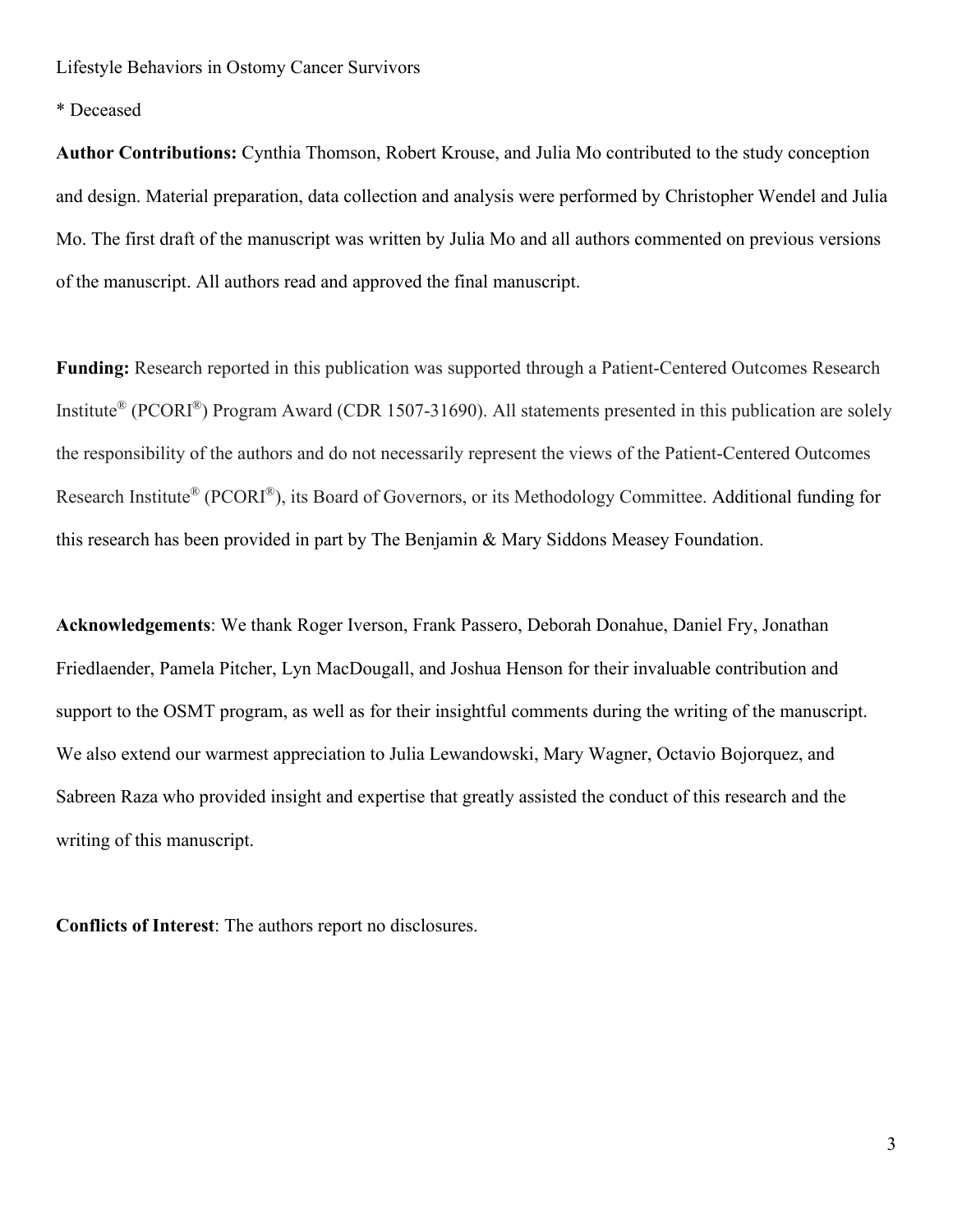### **ABSTRACT**

**Background:** Cancer survivors (CS) with ostomies may face challenges in sustaining physical activity (PA) levels and maintaining healthy diets. This analysis describes lifestyle behaviors and their relationships with health-related quality of life (HRQOL) in CS with ostomies.

**Methods:** This is a cross-sectional, secondary analysis of a multisite randomized self-management education trial for CS with ostomies. Baseline self-reported measures were queried on aerobic PA and diet using the City of Hope Quality of Life Ostomy measure, and the Self-Efficacy to Perform Self-Management Behaviors questionnaire (SE). PA was compared against the American Cancer Society PA guidelines for CS. Relationships between PA and HRQOL were evaluated using multiple linear regression, stratified by BMI. **Results:** Among 200 responders, fewer than 20% met or exceeded the PA guideline for cancer survivors; overall, confidence in the ability to perform gentle or aerobic PA was moderate (6/10 on the SE). Overall HRQOL ( $p=0.038$ ), psychological well-being ( $p=0.017$ ), and physical strength ( $p=0.025$ ) were associated with increased PA. Almost half of CS reported a special diet (48.7%). CS with urostomies were less likely to report diet adjustments after their ostomy surgeries (OR: 0.16, 95% CI [0.08-0.38]) than CS with fecal ostomies. **Conclusions:** Better HRQOL is associated with PA guideline achievement among CS with ostomies. Additionally, diet adjustments were reported more frequently in CS with fecal ostomies. Our findings bear clinical relevance for designing ostomy self-management and lifestyle recommendations for CS with ostomies. **Implications for Cancer Survivors**: Evaluation of lifestyle behaviors may be an especially important focus for CS with ostomies.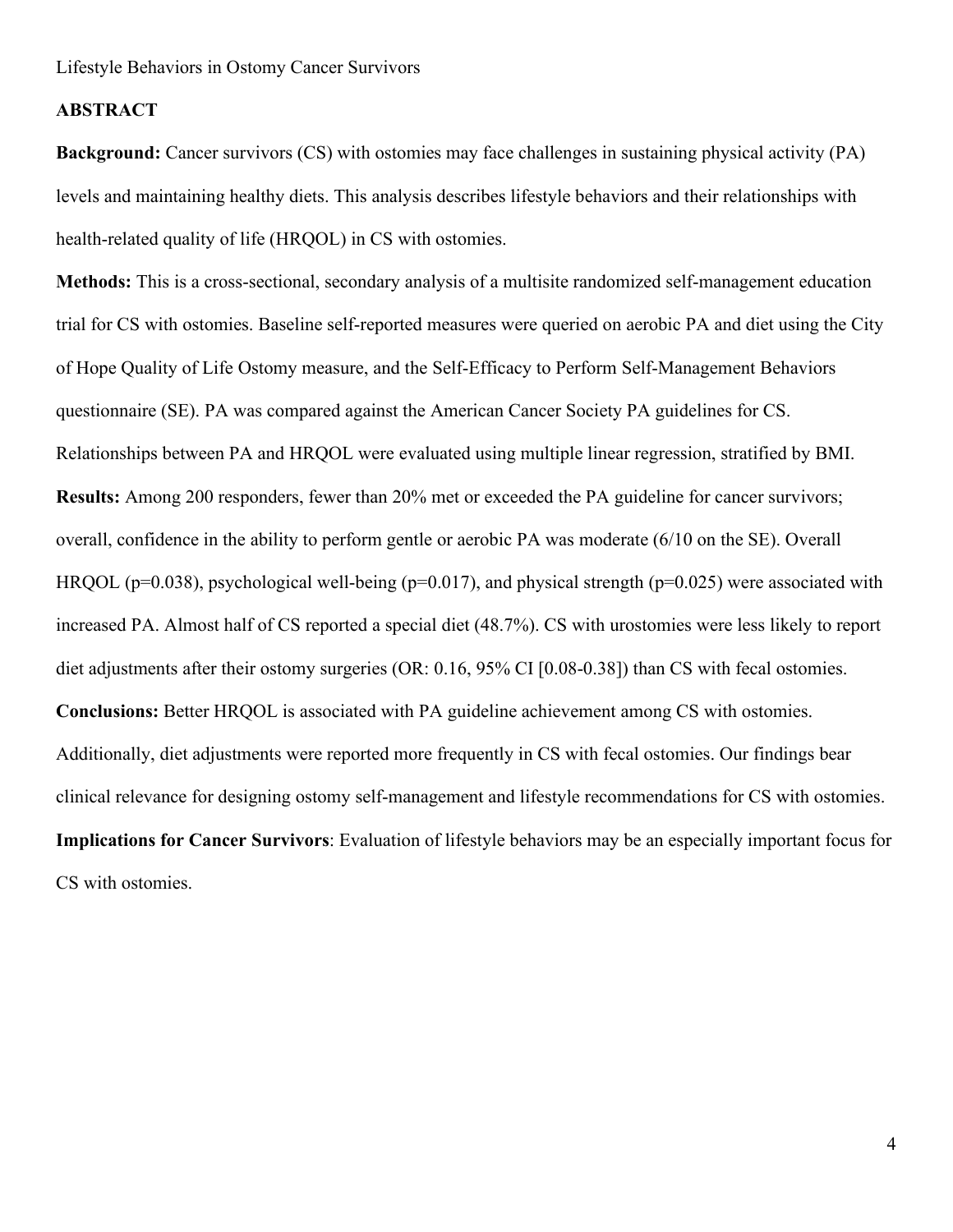#### **INTRODUCTION**

Regular physical activity (PA) and a healthy diet are crucial for cancer survivors' (CS) health and longevity [1]. These lifestyle behaviors can help slow functional decline and reduce risks of disease progression and comorbidities [1, 2]. The American Cancer Society (ACS) diet and PA recommendations for CS include achieving a diet that is rich in fruits and vegetables and performing at least 150 minutes per week of moderate PA or 75 minutes per week of vigorous PA, or an equivalent combination of moderate and vigorous PA [3]. However, CS' adherence to the ACS guidelines is moderate at best, even for motivated individuals [4-6]. While many barriers to PA and diet adherence have been described for CS, only recently has attention been given to the role of ostomies in adherence to lifestyle behavior. An ostomy is a surgically-created artificial opening created on the abdomen that serves as an outlet for stool (colostomy or ileostomy) or urine (urostomy). An estimated 18-35% of patients diagnosed with colorectal, gynecologic or urologic cancers will experience a temporary or permanent ostomy as part of their treatments [7-9]. CS with ostomies face unique challenges and restrictions that may act as additional barriers to achieving healthy lifestyle recommendations.

An ostomy imposes substantial challenges to an individual's bowel function, body image, and selfefficacy, a measure of perceived competence [10-12]. As such, ostomies can alter health-related quality of life (HRQOL). Individuals employ a broad range of coping and self-care mechanisms to adjust to life with an ostomy. Current literature suggests that CS with ostomies may avoid social and sexual activities due to insecurity and feelings of shame [13-15] and/or to circumvent odor or stomal leakage accidents [16, 17]. In a cross-sectional mail survey study, we previously found that colorectal CS with colostomies make considerable dietary and behavioral changes after their surgery [18], and that higher levels of PA may improve their healthrelated quality of life (HRQOL) [19]. CS with fecal ostomies (colostomy and ileostomy) commonly report restricting intake of fruits and vegetables to prevent bowel obstruction or diarrhea [20, 21]. To the best of our knowledge, no research has been conducted to compare CS' lifestyle behaviors across ostomy types –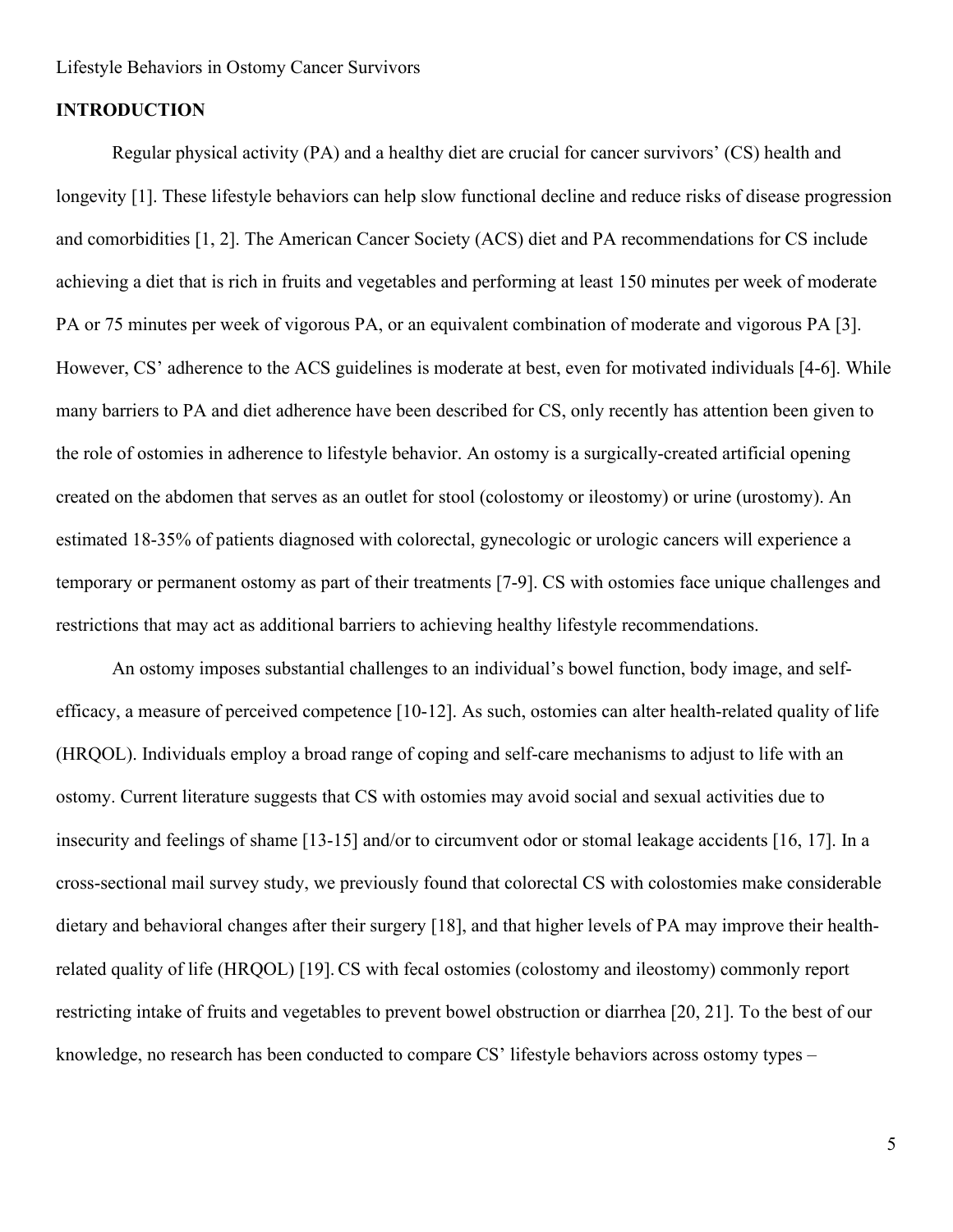colostomy, ileostomy, and urostomy. Further, attainment of dietary guidelines among CS with ostomies may influence HRQOL; yet, literature is lacking in this area.

A thorough understanding of the dietary and PA behaviors employed by CS with ostomies, including any variance by ostomy type, may inform the development, testing, and implementation of robust, evidencebased ostomy management and lifestyle recommendations for these survivors. Therefore, we performed a secondary analysis of baseline survey responses from a randomized trial of a telehealth-based Ostomy Self-Management Training program (OSMT). We sought to answer the following questions: (1) What percentage of CS with ostomies meet the ACS guidelines for PA? (2) What percentage of CS adjust their diets after their ostomy surgeries? (3) Are differences observed in PA or dietary behaviors by ostomy types (fecal versus urinary)? (4) Are there relationships between HRQOL and PA and dietary behavior in CS with ostomies?

We hypothesized that CS with ostomies would report a lower likelihood of meeting PA recommendations for survivorship compared to evidence reported in the current colorectal survivorship literature, and that there will be differences in PA and dietary behaviors by ostomy type. Further, we hypothesized that higher HRQOL and self-efficacy for PA would be associated with higher levels of selfreported PA.

### **MATERIALS AND METHODS**

This cross-sectional, secondary analysis analyzes data from a randomized controlled trial among CS with ostomies. The design of the OSMT program is detailed elsewhere [22]. In short, CS with ostomies were recruited from three sites: The Hospital of the University of Pennsylvania (Philadelphia, PA), Yale-New Haven Medical Center (New Haven, CT), and City of Hope National Medical Center (Duarte, CA). All studies were approved by the Institutional Review Boards of the University of Pennsylvania, Yale University, and City of Hope. CS with any type of cancer or ostomy who were at least six weeks after ostomy surgery were eligible for the study. Time since surgery was not an exclusion criteria. CS randomized to the intervention arm participated in a self-management training program delivered via telehealth. Outcome measures included a multidimensional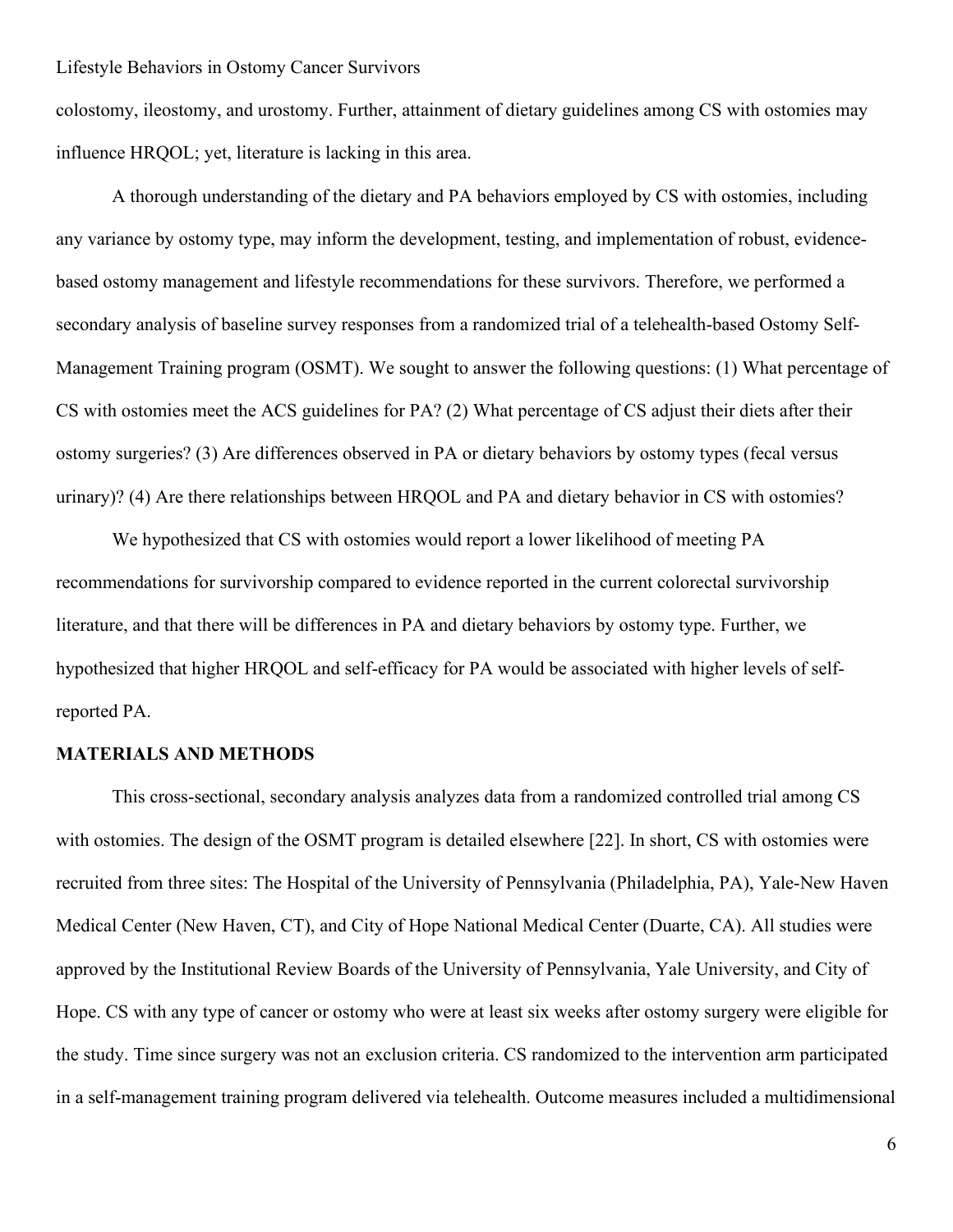survey constructed using several validated instruments, including the City of Hope Quality of Life Ostomy (COH-QOL-O) [23], which has non-scaled questions related to diet, and food intake and 43 scaled HRQOL questions; the Self-Efficacy to Perform Self-Management Behaviors measures [24]; and a three-part non-scaled PA question obtained from a modified version of the Godin Leisure-Time Exercise Questionnaire, a validated self-reported measure [25]. Baseline (pre-intervention) measures were administered after informed consent and randomization. Ostomy type was self-reported by participants and verified via electronic medical record review, and current weight, height and co-morbidities were collected via a study form that each participant completed along with the multidimensional survey at baseline.

### *Physical Activity*

PA data was collected from the responses to a three-part question on different intensities of PA. Participants were asked to report for a typical week in the past month the frequency and average amount of time spent in PA of light (minimal effort, no sweating), moderate (not exhausting, light sweating), and vigorous (heart beats rapidly, heavy sweating) PA. Average PA time for each exertion category was calculated as the frequency of the activity multiplied by the average session duration. To evaluate whether participants' selfreported PA met ACS guidelines, a weighted index (hereafter referred to as "weighted PA-minutes) [19] was calculated as moderate PA time plus 2 times vigorous PA time. Subject weighted PA-minutes were then compared against the ACS recommendation of 150 minutes/week of weighted PA-minutes, which is consistent with more current recommendations from the American College of Sports Medicine.[26]

#### *Diet and Intake*

Diet was assessed using three non-scaled questions from the COH-QOL-O survey on current diet type, time to comfort with diet, and dietary adjustments following the ostomy surgery.[23] Participants were given eight diet categories to describe their overall diet: high protein, low carbohydrate; fast foods; diabetic; vegetarian; vegan; heart healthy; no special diet; and other. Participants were also encouraged to provide comments on the specifics of their diets, especially if they selected "other." The diet categories and comments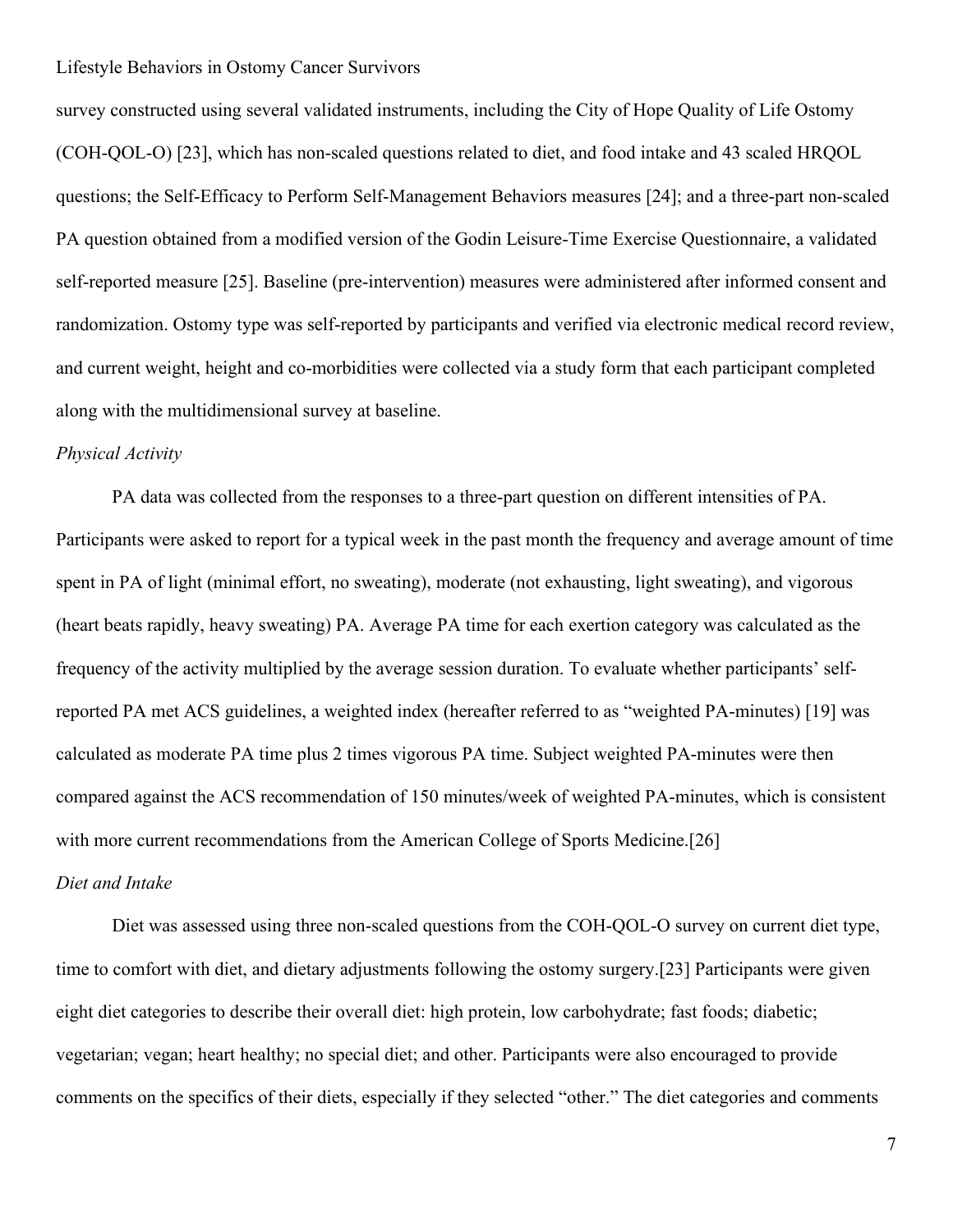were then collapsed into broader diet categories according to a hierarchy (Figure 1) so that each participant was matched to one broad diet category that best described his/her diet. The broader diet categories were: Therapeutic/Health promoting; GI symptom modulating; Fast food; Vegetarian/Vegan; and No special diet. Participants who reported limited oral intake or total parenteral nutrition were excluded from the analysis  $(N=3)$ .

Intake data were also collected from the COH-QOL-O responses on average number of meals and snacks, and ounces of liquid and standard servings of alcohol consumed per day. For example, a participant reports consuming three meals on average and drinks four standard servings (8 fluid ounces) of non-alcoholic beverages. Ingestion of liquids was also assessed by dividing the ostomy groups into two cohorts: those who matched or exceeded the average fluid intake for American adults in their age group versus those who did not (90.1 fluid ounces for age 51-70 and 57.2 fluid ounces for age  $\geq$ 71) [27]. For the alcohol intake analysis, participants were divided into non-drinkers and those who reported at least some quantified alcohol consumption. Only numerically reported servings consumption was included in the analysis. Responses such as "few" and "a couple" were excluded.

Self-efficacy was measured by the Self-Efficacy to Perform Self-Management Behaviors questionnaire, which our program adapted for ostomy subjects [28] from a self-efficacy measure developed by Lorig and colleagues [24]. Two scaled questions were analyzed: (1) "How confident are you that you can do gentle exercises for muscle strength and flexibility three to four times per week (range of motion, using weights, etc.)?" and, (2) "How confident are you that you can do aerobic exercise such as walking, swimming, or bicycling three to four times a week?." Participants rated their confidence on a ten-point scale, with "1" signifying "Not at all confident" and "10" representing "Totally confident". Reported Cronbach's alpha for the original subscale for self-efficacy to exercise regularly is 0.83 [24].

Health-related quality of life (HRQOL) was collected from the COH-QOL-O scaled tool, which contained 43 scaled questions related to quality of life and ostomy-related symptoms. The scored scale ranged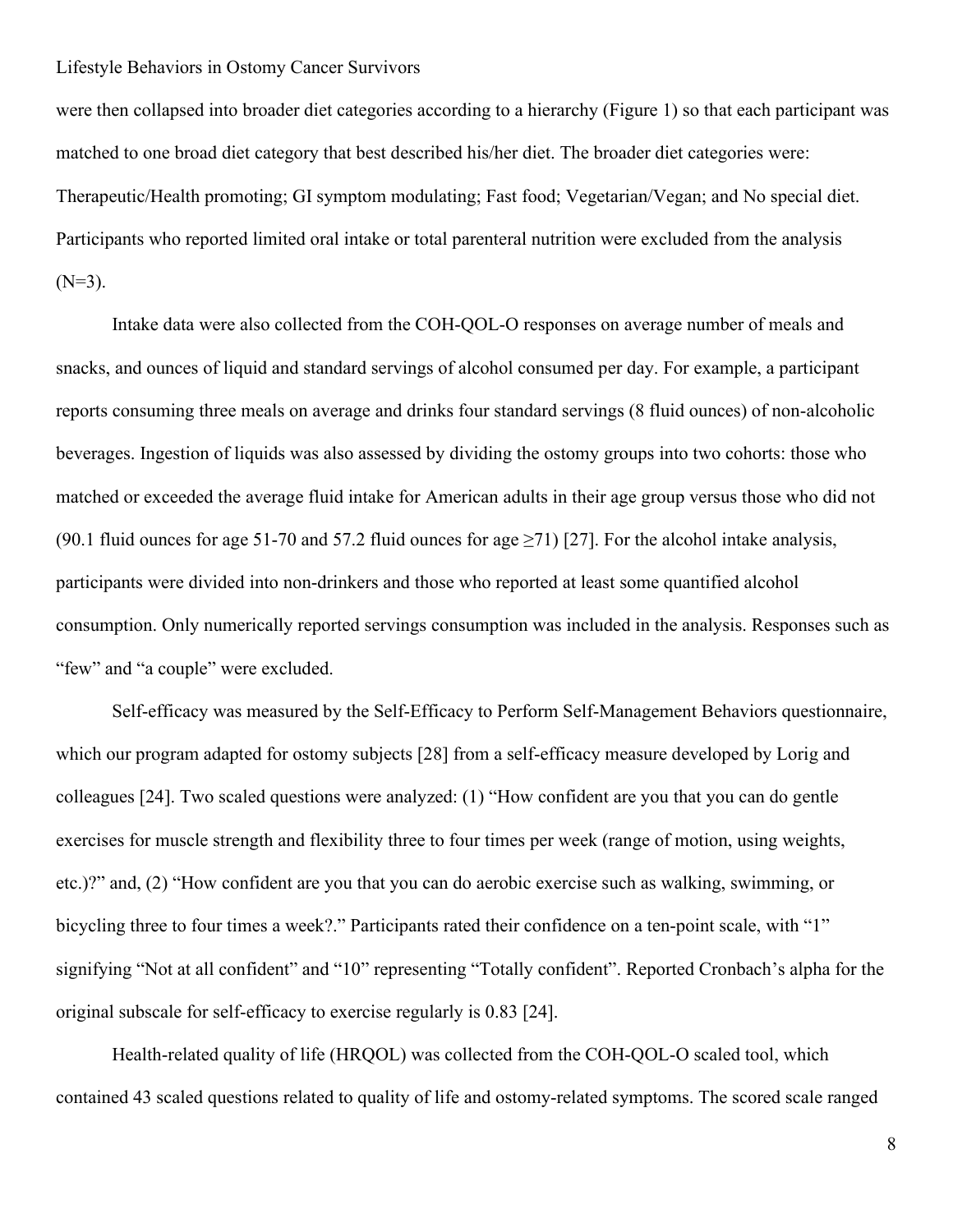from 0 to 10, with 10 indicating better HRQOL. The scores were derived by arithmetic mean of non-missing items for overall HRQOL and sub-scales (physical, psychological, social, and spiritual well-being). *Statistical Analysis*

Data were entered and cleaned in Microsoft Excel<sup>®</sup>. Analyses were performed using R 3.5.0 (R Core Team, 2018). Baseline survey responses were collected from 216 CS with ostomies. Patients with multiple ostomies ( $N=7$ ) and those who dropped out before completing any baseline surveys ( $N=9$ ) were excluded from all analyses. After exclusion, the final analysis sample was 200 participants.

To examine PA, since there is evidence that higher PA-related self-efficacy is associated with increased PA participation in CS, [25, 29] interaction between self-efficacy (both gentle and aerobic) and PA were evaluated, and only aerobic PA had significant interaction with PA. Mean PA times were then compared using two-way ANOVA with aerobic PA self-efficacy rating and ostomy type as independent variables. We reported means adjusted for body mass index (BMI) and standard error of HRQOL outcomes by weighted PA-minute category, as well as significant mean differences and 95% confidence intervals from the not active group. HRQOL and individual domain trends were evaluated across weighted PA-minute categories using two twotailed unpaired t-tests: one test compared the not active group with the insufficiently active group, and the other test compared the not active group with the meeting or exceeding PA guidelines group. The p-values for these tests were Bonferroni-corrected for two comparisons. To evaluate clinical importance, we used the empirical rule effect size (ERES) method [30], which defines minimally important difference (MID) as 8% of the theoretical range of the QOL item. The MID for the COH-QOL-O scales and individual items was 0.88.

Dietary intake data were compared by ostomy type using one-way ANOVA tests for continuous measures and Fisher's exact test for categorical measures. The relationship between diet category and ostomy type (fecal vs. urinary) was evaluated using a multivariable logistic regression model, adjusting for self-reported co-morbidities (diabetes, heart disease, arthritis and mobility issues). We tested the relationship between ostomy type and time-to-comfort with diet by dichotomizing the sample by time-since-surgery and using the Student's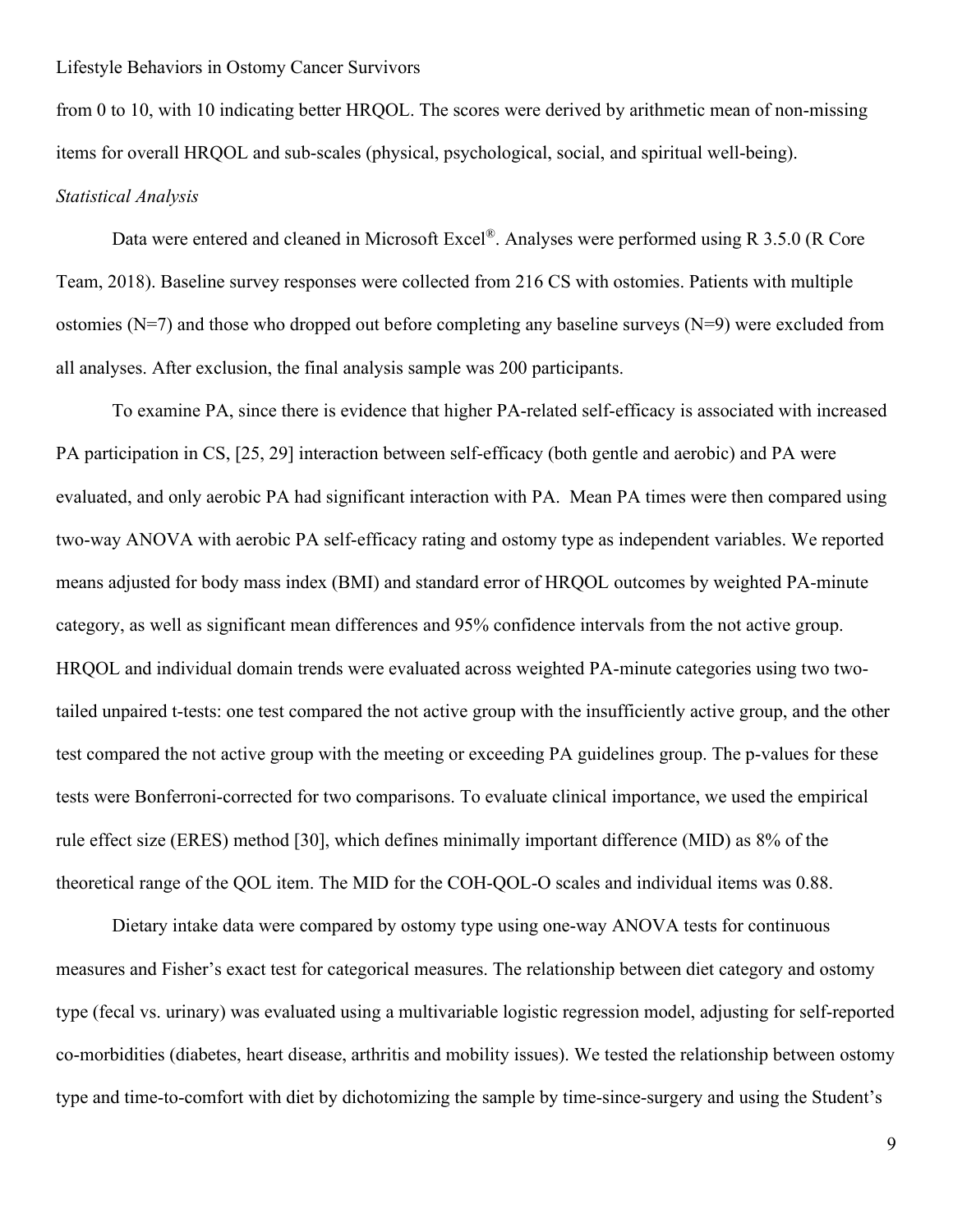unpaired t-test. The effect of HRQOL on diet could not be analyzed due to small sample size; instead, the data were summarized descriptively.

#### **RESULTS**

Of the 200 participants in this analysis, the mean age was 64 years, 54% were male, and the majority of the participants were Caucasian (81%). Eighty-seven (43.5%) CS had colostomies, 67 (33.5%) had urostomies or urinary diversions, and 46 (23.0%) had ileostomies. The most common cancer for the fecal ostomies (colostomy and ileostomy) was colorectal cancer (64/87 and 34/46, respectively), and the most common cancer for the urostomy cohort was bladder cancer (62/67).

### *Physical Activity by Ostomy Type*

Table 1 compares level of PA by each ostomy type (colostomy, ileostomy and urostomy). Thirty-three (16.5%) CS met or exceeded ACS PA guidelines: 18/87 (20.7%) with colostomies, 6/46 (13.0%) with ileostomies, and 9/66 (13.6%) with urostomies. We did not observe statistically significant differences in PA by ostomy type, even after controlling for interaction between self-efficacy and PA. In a separate analysis combining moderate and vigorous PA without weighting, results were consistent with those of the weighted PA-minutes, indicating that participant subjective distinction between vigorous and moderate PA was not a determining factor (p=0.06). Self-efficacy for aerobic exercise accounted for more of the variance (4.9%) in weighted PA-minutes than did ostomy type (2.5%). CS with urostomies who met ACS PA guidelines had significantly higher self-efficacy scores for the ability to engage in aerobic exercise (p=0.02); levels of selfefficacy for PA were not significant for other ostomy types (results not shown). Overall, on average, CS who met ACS PA guidelines had higher self-efficacy scores for both gentle (8.1 on a 10-point scale) and aerobic (8.7 on a 10-point scale) exercise when compared to the cohort that did not meet the guidelines. However, the latter group of CS reported moderate self-efficacy regarding the ability to engage in either gentle (6.7) or aerobic (6.1) PA.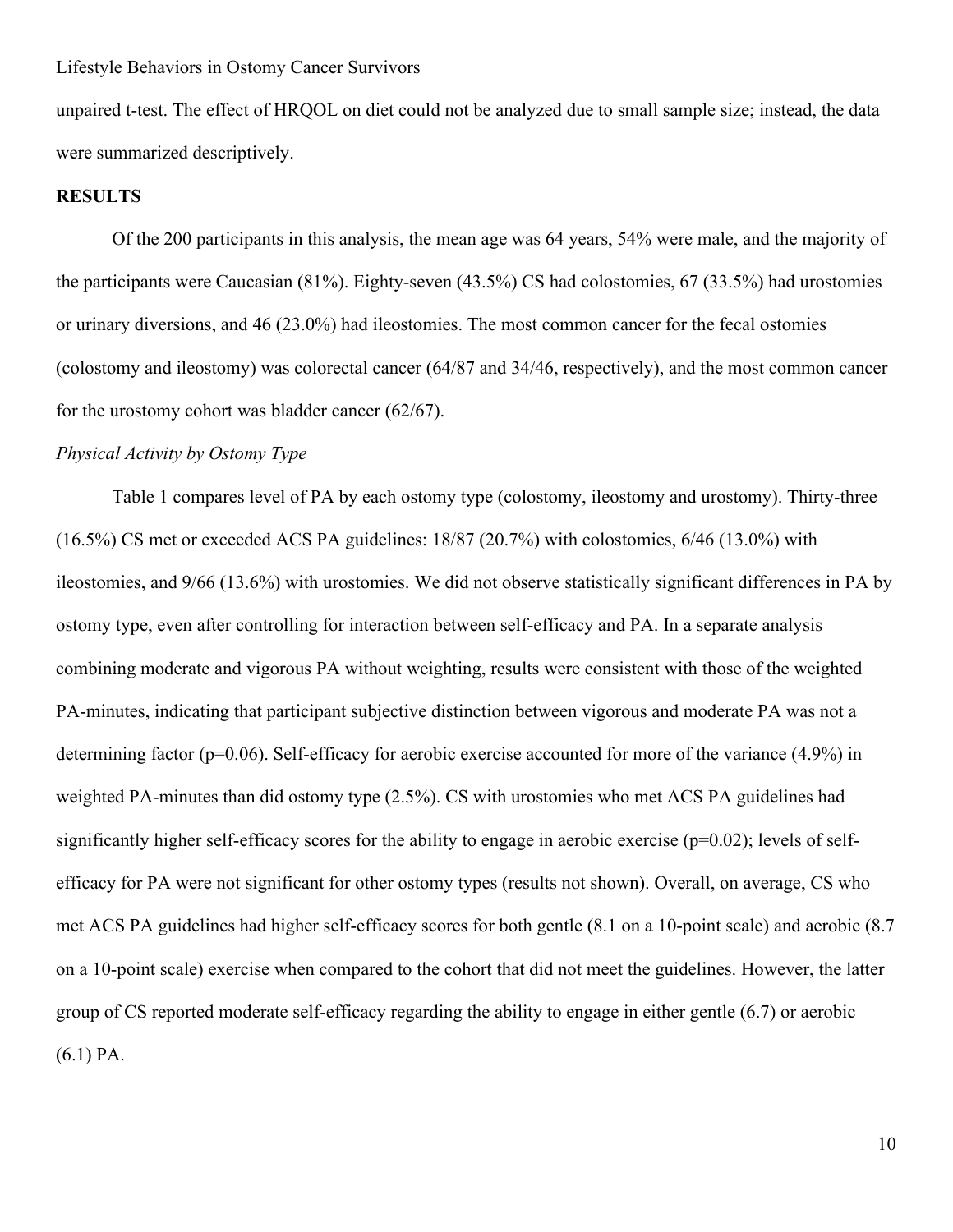Adjusted QOL scores are reported in Table 2. Overall, average outcomes rose across the three weighted PA-minute categories, although this trend was not statistically significant. Participants who met or exceeded ACS guidelines reported significantly higher (better) average psychological well-being (mean difference 1.03, 95% CI 0.19-1.9), overall QOL (0.74, 0.04-1.4) and physical strength (1.29, 0.17-2.4) compared to the not active category. The met or exceeded ACS PA guidelines group had significantly better psychological wellbeing and physical strength scores that exceeded the MID compared to the not active group. *Intake by Ostomy Type*

Average number of meals consumed, and ounces of liquids ingested per day did not vary among the colostomy (N=79), ileostomy (N=39) and urostomy (N=66) groups. Differences among number of snacks consumed per day were observed, with the ileostomy group reporting an average of 2.28 snacks per day versus 1.97 snacks per day for the colostomy group and 1.83 snacks per day for the urostomy group, but these differences were not statistically significant. CS with ileostomies ingested statistically significantly more fluid ounces of liquid (60.7 fl. oz.) than CS with colostomies (50.1 fluid ounces) and CS with urostomies (51.8 fluid ounces). However, more CS with urostomies met or exceeded the average liquid intake for American adults  $(24.2\%)$  than did CS with colostomies  $(7.6\%)$  or CS with ileostomies  $(17.9\%)$  (p=0.02). A significant portion of the ileostomy group (85.0%) were non-drinkers, as compared to the 72.2% non-drinkers in the colostomy group and the 59.1% non-drinkers in the urostomy group. Alcohol consumption varied by ostomy type: CS with colostomies consumed on average 0.23 alcoholic beverages per day; CS with ileostomies drank 0.11 alcoholic beverages per day; and CS with urostomies ingested an average of 0.52 alcoholic beverages per day. *Diet Adjustments by Ostomy Type*

No significant differences in diet type were observed between the fecal ( $N=123$ ) and urinary ( $N=66$ ) ostomy groups (Table 3). A significant association was observed between ostomy type (fecal vs. urinary) and diet adjustment due to the ostomy or surgery ( $p < 0.001$ ), suggesting that fecal ostomies (colostomy and ileostomy) may be associated with a greater likelihood to report adjustment of diet after ostomy surgery. CS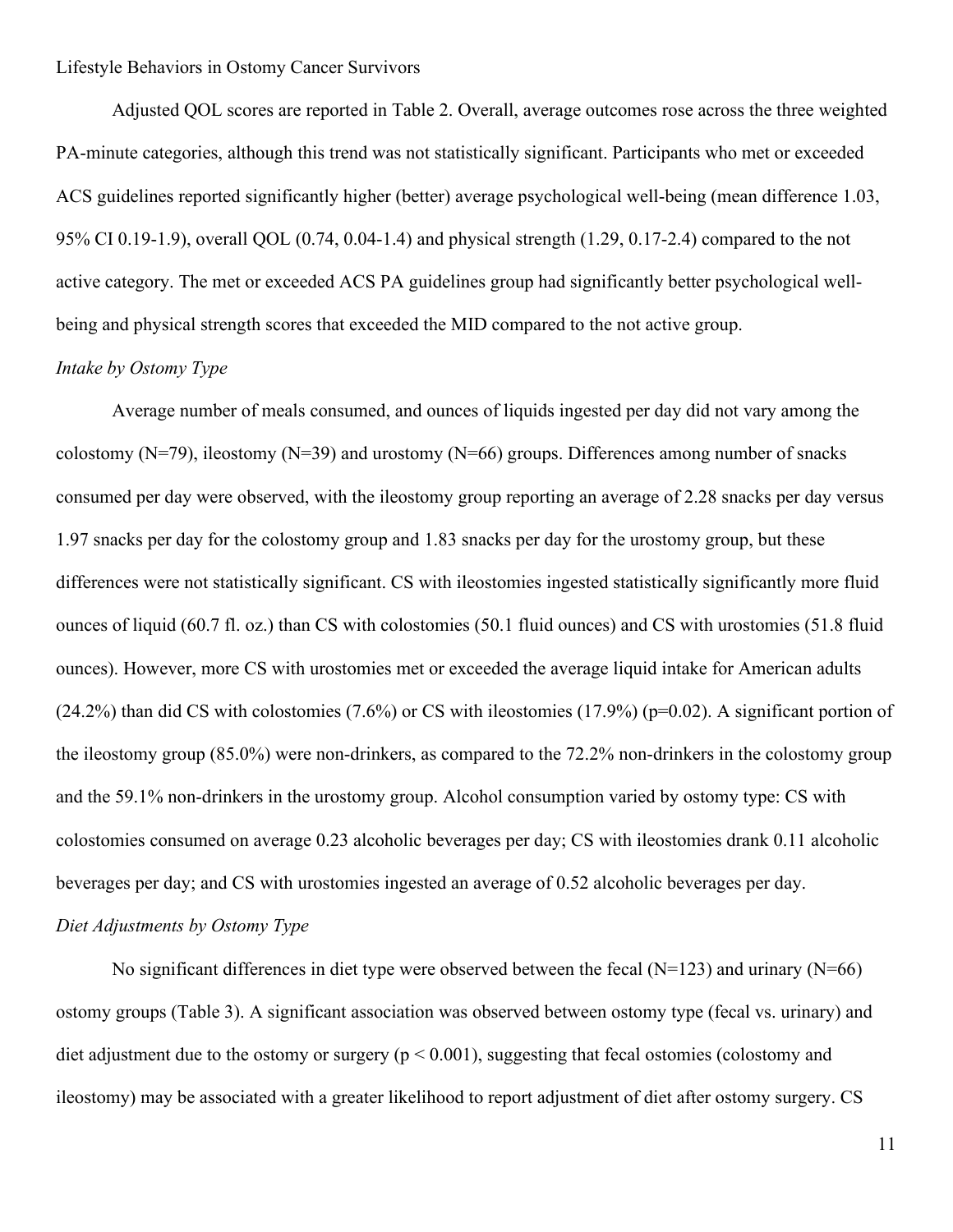with a vegetarian or vegan diet reported higher average QOL scores compared to the other four diet categories, and CS with a fast food diet on average reported worse gas and diarrhea than the other diet categories. Due to our small sample size, we could not evaluate statistical significance. As diet categories were created from a new diet categorization hierarchy and analysis is therefore exploratory, we did not control for multiple comparisons for this analysis.

When comparing the fecal (N=90) and urinary (N=41) groups that had relatively recent (<13 month) ostomy surgeries, no significant differences were observed for time-to-comfort with diet. For CS who had ostomies for more than 13 months, a significant difference was observed between the fecal  $(N=34)$  and urinary (N=25) groups with regard to time-to-comfort with diet, in that the fecal group reported a longer time-tocomfort with diet. Overall, CS with urostomies reported taking less time than CS with fecal ostomies to be comfortable with their diets. More CS with fecal ostomies reported changing their diet due to the ostomy regardless of time-since-surgery.

### **DISCUSSION**

To our knowledge, this study is the first to specifically evaluate the differences in PA and diet among CS living with an ostomy. Our results suggest that CS with ostomies may not be meeting ACS PA guidelines. Blanchard et al [5] determined that overall, 35% of colorectal CS and 36% of bladder CS met the ACS recommendations for PA. However, in our sample of CS with ostomies, only 17.2% of colorectal CS and 6.3% of bladder CS met the PA guidelines. Our findings suggest that ostomies may be a considerable barrier to achieving ACS PA recommendations. This is an important issue to address with CS with ostomies because ostomies will continue to be a necessary component of care, and strategies to overcome the barriers associated with ostomies can be developed and tested to ensure CS with ostomies can achieve optimal activity after surgery.

Our findings suggest that CS who reported meeting the ACS PA guidelines were active across all three PA intensities. They also reported higher self-efficacy for both mild and aerobic exercise than those who did not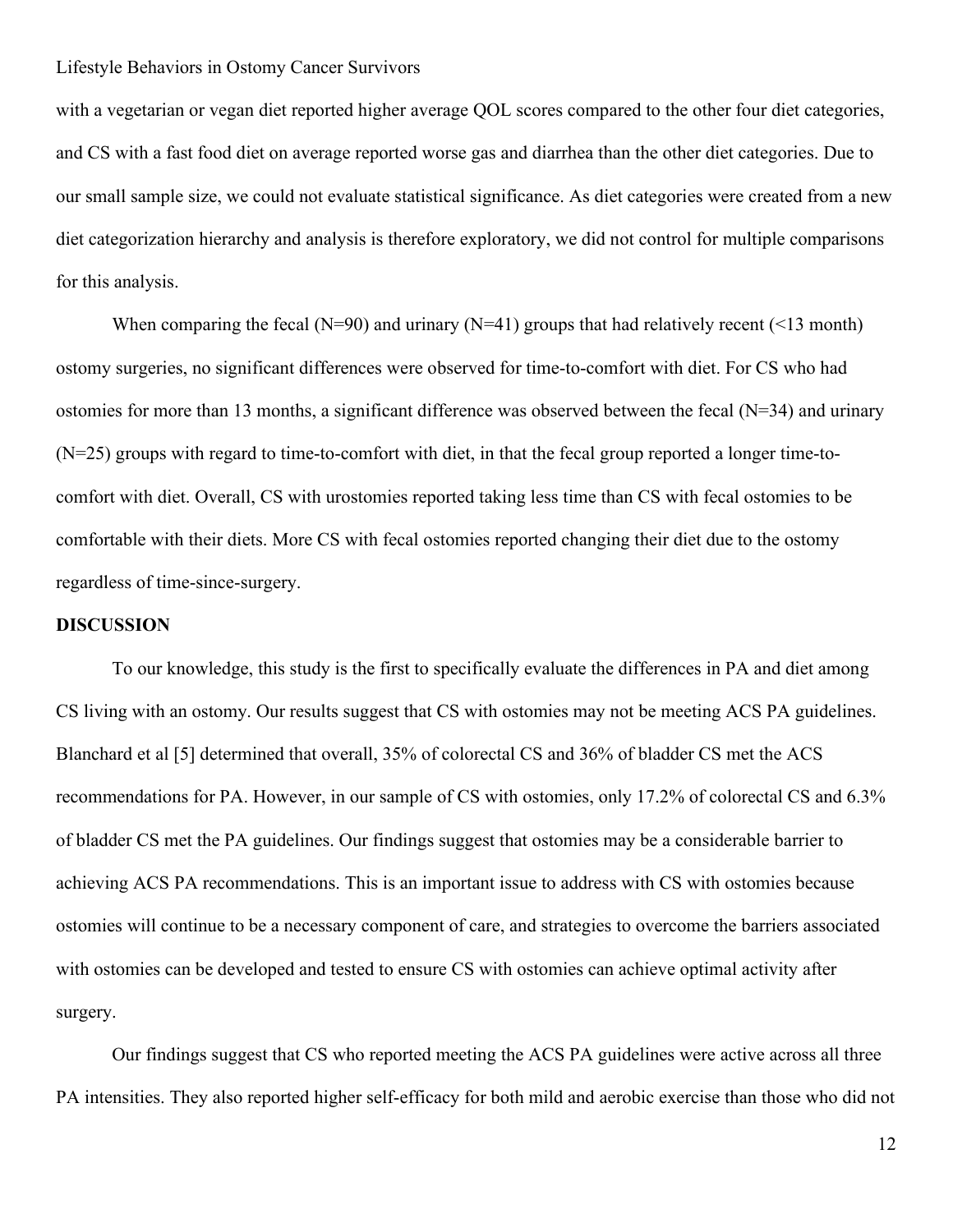meet these recommendations. This suggests that self-efficacy is a key construct supporting PA in this sample. Of note, we observed that the CS who did not report meeting ACS PA guidelines still, on average, expressed *moderate* self-efficacy in the ability to engage in PA. This discrepancy suggests that other barriers to PA, beyond lower self-efficacy, may undermine CS' ability to achieve these goals. Importantly, self-efficacy plays a key role in the postoperative psychosocial adjustments made by patients with ostomies[6] and has been shown to be a mediator of the effects of PA interventions [31, 32]. Overall, these results support elevating self-efficacy in conjunction with ostomy-specific self-management education to produce sustainable positive changes in PA behavior in CS with ostomies.

PA has been associated with higher QOL in colorectal CS [33] and bladder CS [34]. However, few studies have focused on the impact of HRQOL on PA, particularly among CS with ostomies. Our previous study suggested that higher levels of PA may improve HRQOL in rectal CS with ostomies, particularly in the psychological well-being domain [19]. Here, we show that higher HRQOL was associated with higher prevalence of achieving PA guidelines for CS.

Overall, we observed that dietary intake and diet modifications varied by ostomy type. Related to food consumption, Silva et al. [35] previously found that patients with ileostomies reported them as more tolerable than colostomies, likely due to the lack of an offensive odor from the stoma output. Of note, the absence of odor was associated with appetite preservation [35]. These results may explain our findings which suggest that CS with ileostomies consumed, on average, more meals and snacks daily than CS with colostomies or urostomies.

A majority of CS in our sample with fecal ostomies did not drink alcohol. This may be related to diarrhea and malabsorption associated with alcohol consumption [36]. Daily average liquid intake was consistently high among the ostomy types when compared to average American adult liquid ingestion for ages 71 and older; more CS with urostomies met or exceeded average daily liquid ingestion than colostomy patients. While dehydration is a common problem for all ostomy types, patients with ileostomies are in a state of recurrent fluid depletion due to the liquid composition of the stoma effluent [37] and therefore may need to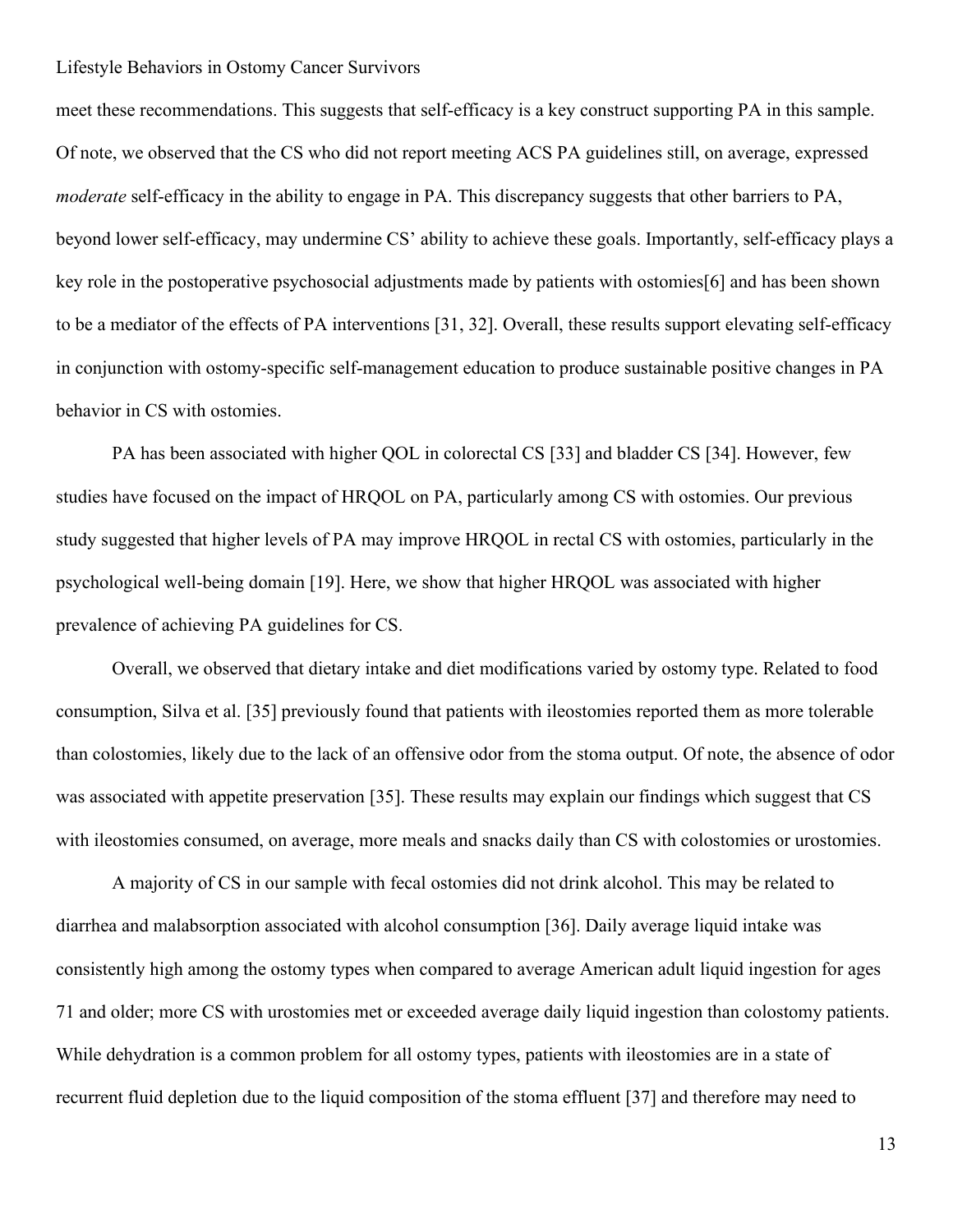consume more fluids to compensate. High liquid intake may also reflect an adherence to medical recommendations for urostomy CS to increase fluid intake in an effort to reduce the risk of infections common after urinary diversion surgery [38-40]. In fact, in our sample, more CS with urostomies exceeded the average fluid consumption of their respective age groups. Additionally, dietary choices and PA are known to alter fluid requirements. This was beyond the objective of these analyses but should be considered as future observational and intervention studies are developed for patients with ostomies.

Related to diet patterns, about half of the study participants reported no special diet, regardless of type of ostomy. Among those who did modify diet, more CS with fecal ostomies reported GI symptom modulating diets, citing specific restrictions such as limiting fruits and vegetables due to their seeds and skin and avoiding high fiber foods. This behavior is supported by the finding that patients with ostomies reported worsening symptoms due to consuming foods that are high in fiber [41]. An ostomy may thereby serve as a barrier for achieving a healthy diet consistent with ACS recommendations, which include higher fiber and fruit and vegetable intake, because the CS is avoiding certain foods for ostomy symptom management [18]. In support of this, we found that more CS with fecal ostomies adjusted their diets due to their ostomies compared to those with urostomies, with adjustments reported by 67.5% and 25.8% of CS in each ostomy group, respectively. Limited research has focused on dietary behavior for CS with urostomies; this may be due to the relatively low impact that the urostomy may have on appetite and gastrointestinal processes.

Food can be perceived as both a sensory and physiological pleasure, and the psychological and social aspects of eating can confer benefits to an individual's well-being and overall HRQOL [42]. There is a paucity of data that evaluates the relationship between HRQOL and diet quality among CS. The limited data available suggest that diet quality is associated with mental and physical functioning and vitality in CS [43, 44], but little is known about the impact of a healthy diet on HRQOL in CS with ostomies. In our study, participants reporting intake of a higher fat and higher sodium diet reported worse gas and diarrhea symptoms, although this was not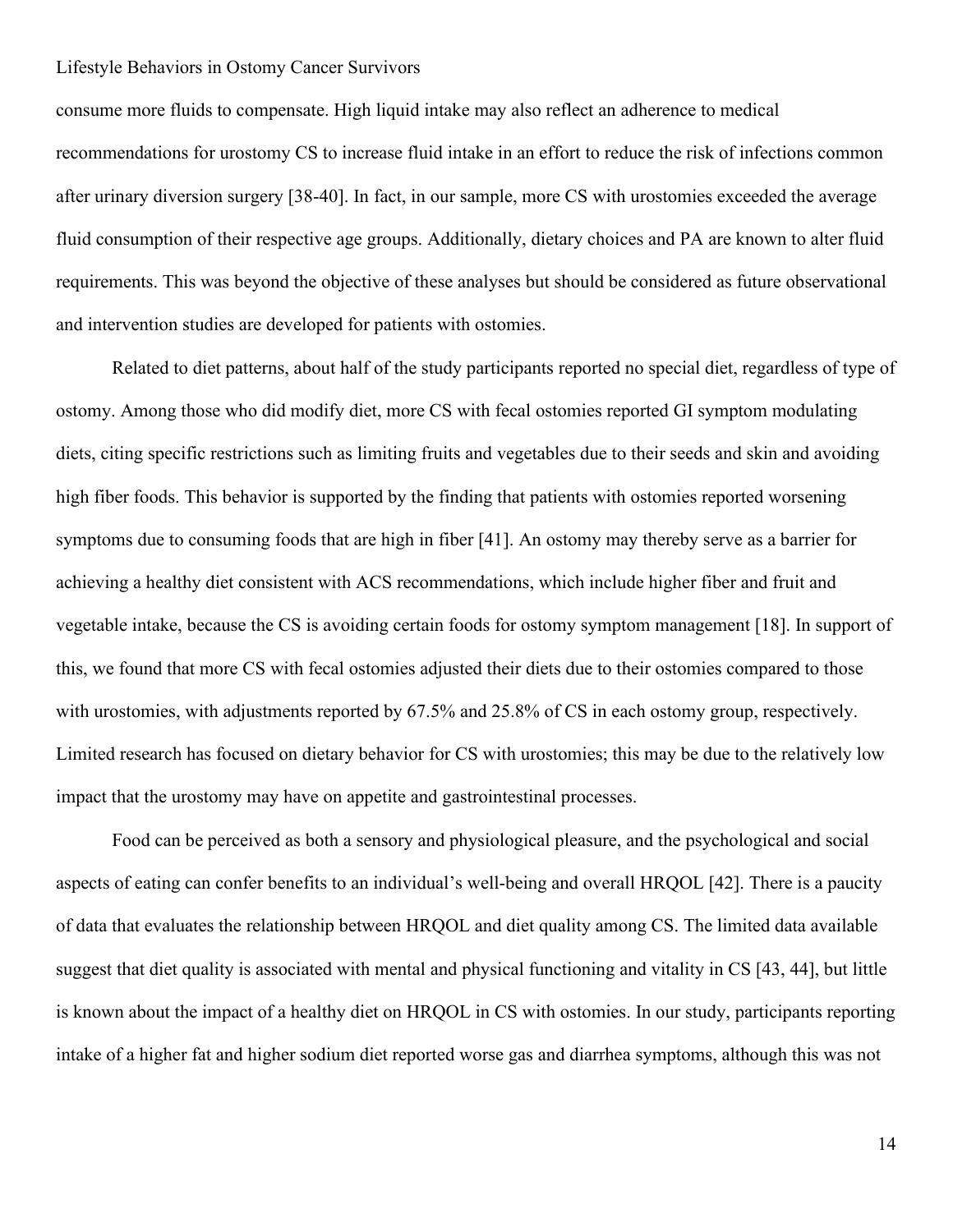associated with lower overall HRQOL. However, we did observe a notable trend of higher HRQOL and individual domain scores in the participants reporting a plant-based diet (vegetarian or vegan).

This study's strengths include its status as one of only a few studies to capture PA and diet behaviors among CS with variable ostomy types. Importantly, our study characterized the types of activity and dietary modifications in which CS were engaged. Our attention to self-efficacy and HRQOL, both constructs of change in lifestyle behaviors, afforded a unique opportunity to assess their relevance in the setting of ostomy type and its relationship with self-reported PA, and to a lesser extent, diet. Further, as this study is the first to compare diet and PA behaviors among the ostomy types, it provides important knowledge to inform on future in-depth research in these topics.

One of the limitations to this study is its use of highly motivated group of CS who were willing to participate in an educational intervention. Our results therefore may not be generalizable to ostomy populations as a whole. Additionally, ostomy symptoms may vary over time. As a cross-sectional secondary analysis, we were not able to analyze temporal variations. Hence, future research efforts should include repeated data collection and analysis of changes over time. Another limitation of this study is that we used subjective, selfreported measures of PA and diet. Our data lack the reliability that objective measures such as accelerometry and circulating nutrient biomarkers can offer [45]. As with any self-reported dietary measure, the COH-QOL-O diet responses lack rigor compared to objective measures or validated self-reported diet measurement tools. However, our intent was to begin to explore the relationship between diet and ostomy type in the event that an association was observed that should be further elucidated with more rigorous methods. Due to the design of our diet categorization hierarchy, we could not capture all of the facets of a participant's diet as a multiple day food diary would. In order to maintain reasonable participant burden, we focused on evaluating the breadth of health behaviors rather than going into further depth on any one behavior.

This analysis provides important information to inform future interventions that aim to promote healthy lifestyle behaviors after ostomy surgery. CS with ostomies employ substantial, yet distinct lifestyle behaviors to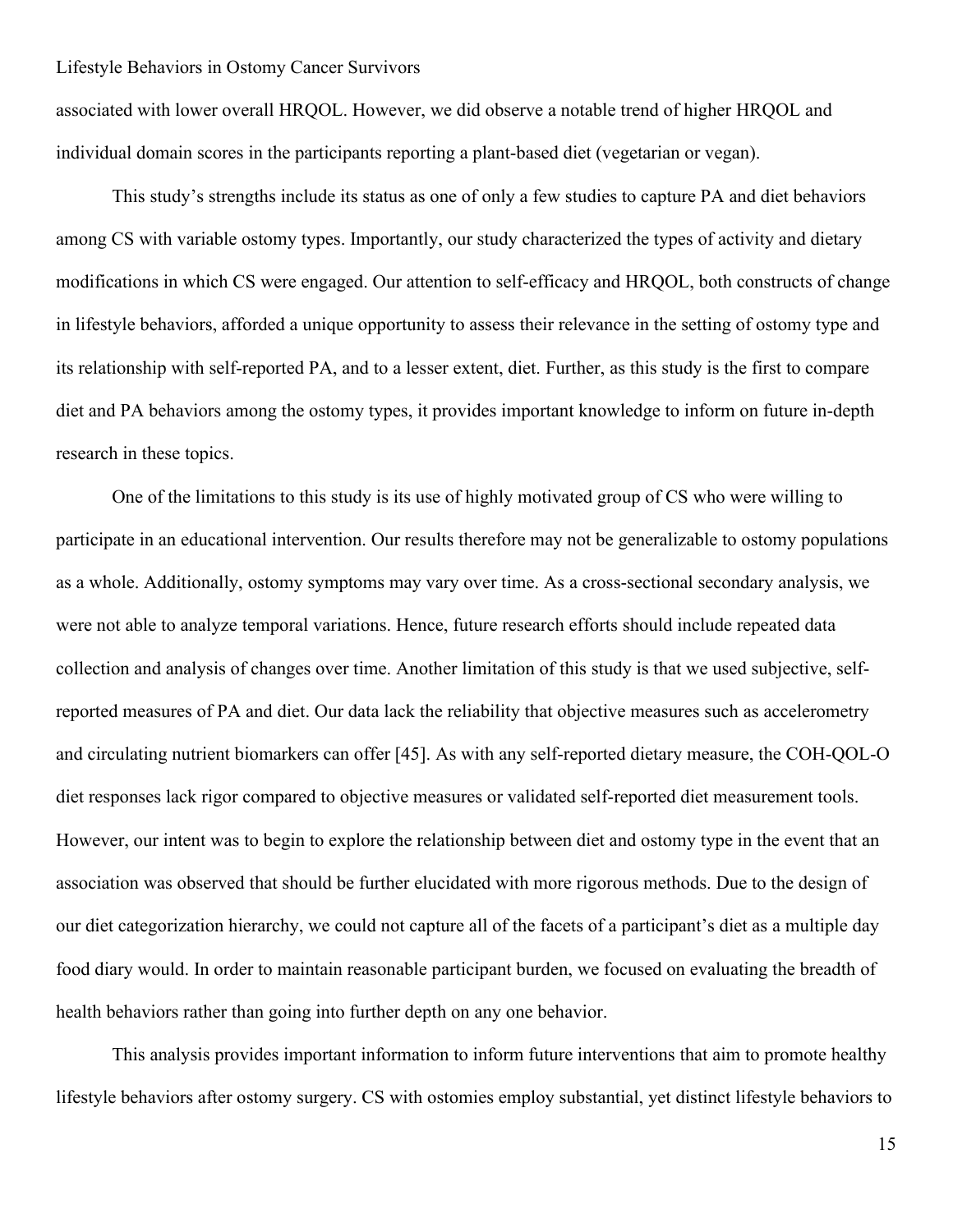adapt to their ostomies. Successful changes are likely influenced by self-efficacy and HRQOL, two potentially modifiable constructs. Future interventions should emphasize the role of self-efficacy and HRQOL in the achievement of PA guidelines among CS with ostomies. Additionally, our observations can be incorporated into modified PA and diet recommendations to improve symptom management in CS with ostomies.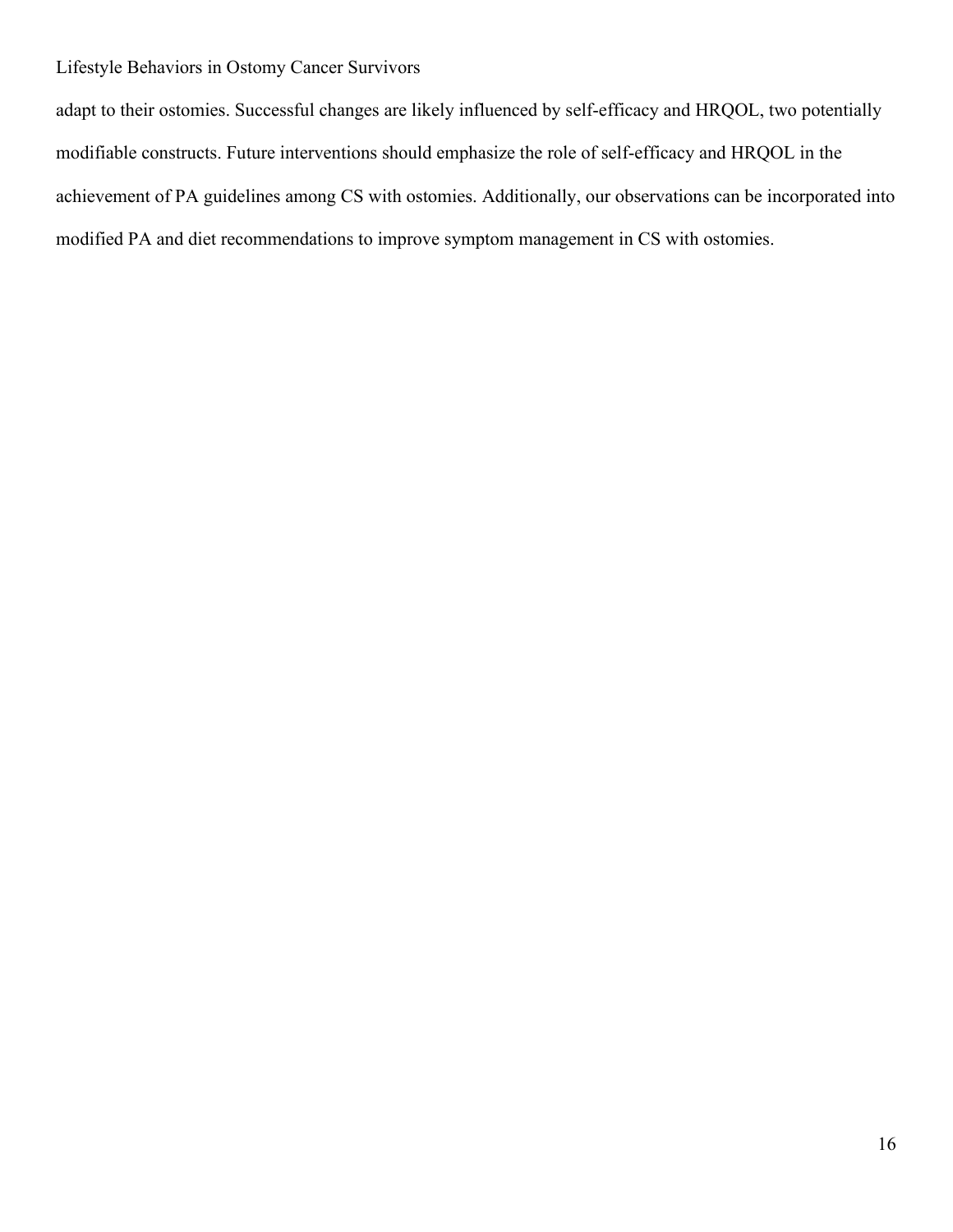# **DECLARATIONS**

**Ethics approval**: All studies were approved by the Institutional Review Boards of the University of

Pennsylvania, Beckman Research Institute of the City of Hope, and Yale University.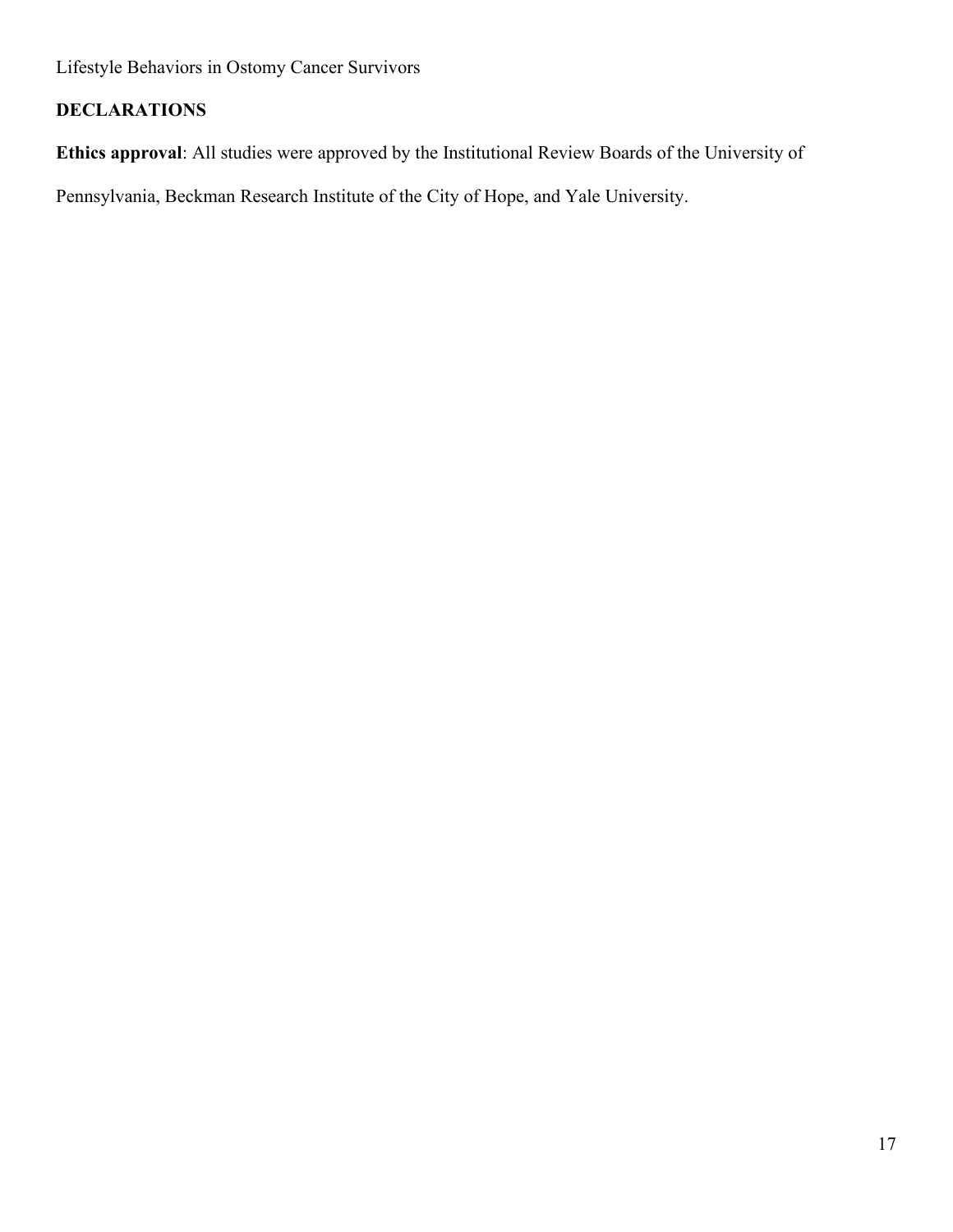# **REFERENCES**

1. Morey MC, Snyder DC, Sloane R, Cohen HJ, Peterson B, Hartman TJ, et al. Effects of home-based diet and exercise on functional outcomes among older, overweight long-term cancer survivors: RENEW: a randomized controlled trial. JAMA. 2009;301(18):1883-91. doi: 10.1001/jama.2009.643.

2. Pekmezi DW, Demark-Wahnefried W. Updated evidence in support of diet and exercise interventions in cancer survivors. Acta Oncol. 2011;50(2):167-78. doi: 10.3109/0284186x.2010.529822.

3. Rock CL, Doyle C, Demark-Wahnefried W, Meyerhardt J, Courneya KS, Schwartz AL, et al. Nutrition and physical activity guidelines for cancer survivors. CA Cancer J Clin. 2012;62(4):243-74. doi: 10.3322/caac.21142.

4. Park SH, Knobf MT, Kerstetter J, Jeon S. Adherence to American Cancer Society Guidelines on Nutrition and Physical Activity in Female Cancer Survivors: Results From a Randomized Controlled Trial (Yale Fitness Intervention Trial). Cancer Nurs. 2019;42(3):242-50. doi: 10.1097/ncc.0000000000000602.

5. Blanchard CM, Courneya KS, Stein K. Cancer survivors' adherence to lifestyle behavior recommendations and associations with health-related quality of life: results from the American Cancer Society's SCS-II. J Clin Oncol. 2008;26(13):2198-204. doi: 10.1200/jco.2007.14.6217.

6. LeMasters TJ, Madhavan SS, Sambamoorthi U, Kurian S. Health behaviors among breast, prostate, and colorectal cancer survivors: a US population-based case-control study, with comparisons by cancer type and gender. J Cancer Surviv

2014;8(3):336-48. doi: 10.1007/s11764-014-0347-5.

7. Bekkers MJ, van Knippenberg FC, van den Borne HW, van Berge-Henegouwen GP. Prospective evaluation of psychosocial adaptation to stoma surgery: the role of self-efficacy. Psychosom Med. 1996;58(2):183-91. doi: 10.1097/00006842-199603000-00013.

8. Gastinger I, Marusch F, Steinert R, Wolff S, Koeckerling F, Lippert H. Protective defunctioning stoma in low anterior resection for rectal carcinoma. Br J Surg. 2005;92(9):1137-42. doi: 10.1002/bjs.5045.

9. Gore JL, Litwin MS, Lai J, Yano EM, Madison R, Setodji C, et al. Use of radical cystectomy for patients with invasive bladder cancer. J Natl Cancer Inst. 2010;102(11):802-11. doi: 10.1093/jnci/djq121.

10. Dabirian A, Yaghmaei F, Rassouli M, Tafreshi MZ. Quality of life in ostomy patients: a qualitative study. Patient Prefer Adherence. 2010;5:1-5. doi: 10.2147/ppa.S14508.

11. Sprunk E, Alteneder RR. The impact of an ostomy on sexuality. Clin J Oncol Nurs. 2000;4(2):85-8.

12. Popek S, Grant M, Gemmill R, Wendel CS, Mohler MJ, Rawl SM, et al. Overcoming challenges: life with an ostomy. Am J Surg. 2010;200(5):640-5. doi: 10.1016/j.amjsurg.2010.07.009.

13. Krouse RS, Grant M, Rawl SM, Mohler MJ, Baldwin CM, Coons SJ, et al. Coping and acceptance: the greatest challenge for veterans with intestinal stomas. J Psychosom Res. 2009;66(3):227-33. doi: 10.1016/j.jpsychores.2008.09.009.

14. Vonk-Klaassen SM, de Vocht HM, den Ouden ME, Eddes EH, Schuurmans MJ. Ostomy-related problems and their impact on quality of life of colorectal cancer ostomates: a systematic review. Qual Life Res. 2016;25(1):125-33. doi: 10.1007/s11136-015-1050-3.

15. DuHamel K, Schuler T, Nelson C, Philip E, Temple L, Schover L, et al. The sexual health of female rectal and anal cancer survivors: results of a pilot randomized psycho-educational intervention trial. J Cancer Surviv. 2016;10(3):553-63. doi: 10.1007/s11764-015-0501-8.

16. Boyd SD, Feinberg SM, Skinner DG, Lieskovsky G, Baron D, Richardson J. Quality of life survey of urinary diversion patients: comparison of ileal conduits versus continent Kock ileal reservoirs. J Urol. 1987;138(6):1386-9. doi: 10.1016/s0022-5347(17)43649-4.

17. Mah K, Bezjak A, Loblaw DA, Gotowiec A, Devins GM. Do ongoing lifestyle disruptions differ across cancer types after the conclusion of cancer treatment? J Cancer Surviv. 2011;5(1):18-26. doi: 10.1007/s11764- 010-0163-5.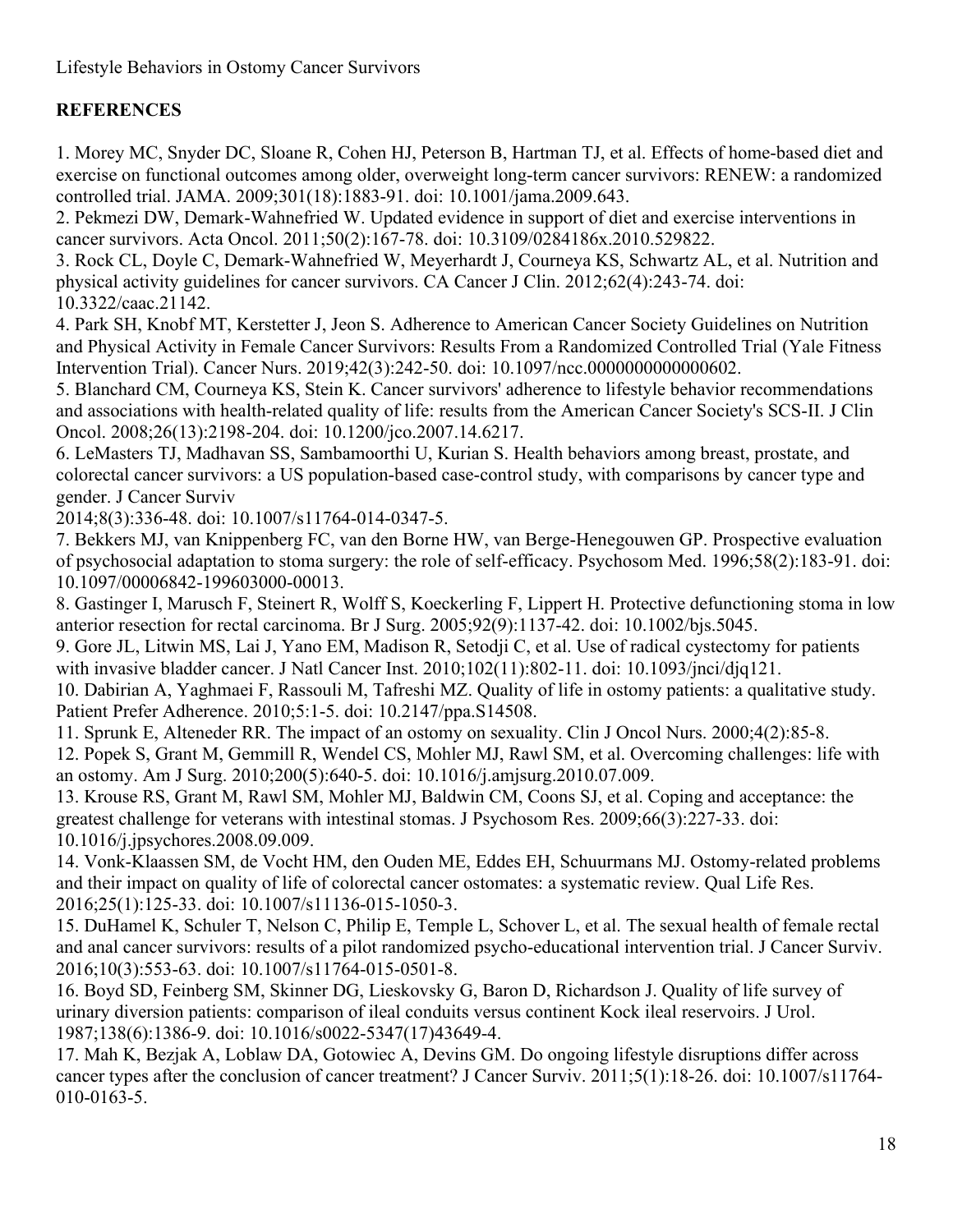18. Sun V, Grant M, Wendel CS, McMullen CK, Bulkley JE, Altschuler A, et al. Dietary and Behavioral Adjustments to Manage Bowel Dysfunction After Surgery in Long-Term Colorectal Cancer Survivors. Ann Surg Oncol. 2015;22(13):4317-24. doi: 10.1245/s10434-015-4731-9.

19. Krouse RS, Wendel CS, Garcia DO, Grant M, Temple LKF, Going SB, et al. Physical activity, bowel function, and quality of life among rectal cancer survivors. Qual Life Res. 2017;26(11):3131-42. doi: 10.1007/s11136-017-1641-2.

20. Burch J. Nutrition and the ostomate: input, output and absorption. Br J Community Nurs. 2006;11(8):349- 51. doi: 10.12968/bjcn.2006.11.8.21669.

21. Floruta CV. Dietary choices of people with ostomies. J Wound Ostomy Continence Nurs. 2001;28(1):28-31. doi: 10.1067/mjw.2001.112079.

22. Sun V, Ercolano E, McCorkle R, Grant M, Wendel CS, Tallman NJ, et al. Ostomy telehealth for cancer survivors: Design of the Ostomy Self-management Training (OSMT) randomized trial. Contemp Clin Trials. 2018;64:167-72. doi: 10.1016/j.cct.2017.10.008.

23. Grant M, Ferrell B, Dean G, Uman G, Chu D, Krouse R. Revision and psychometric testing of the City of Hope Quality of Life-Ostomy Questionnaire. Qual Life Res. 2004;13(8):1445-57. doi: 10.1023/B:QURE.0000040784.65830.9f.

24. Ritter PL, Lorig K. The English and Spanish Self-Efficacy to Manage Chronic Disease Scale measures were validated using multiple studies. J Clin Epidemiol. 2014;67(11):1265-73. doi: 10.1016/j.jclinepi.2014.06.009. 25. Godin G, Shephard RJ. A simple method to assess exercise behavior in the community. Can J Appl Sport Sci. 1985;10(3):141-6.

26. 2018 Physical Activity Guidelines Advisory Committee. 2018 Physical Activity Guidelines Advisory Committee Scientific Report. In: Services USDoHaH, editor. Washington, DC2018.

27. Drewnowski A, Rehm CD, Constant F. Water and beverage consumption among adults in the United States: cross-sectional study using data from NHANES 2005-2010. BMC Public Health. 2013;13:1068. doi: 10.1186/1471-2458-13-1068.

28. Krouse RS, Grant M, McCorkle R, Wendel CS, Cobb MD, Tallman NJ, et al. A chronic care ostomy selfmanagement program for cancer survivors. Psychooncology. 2016;25(5):574-81. doi: 10.1002/pon.4078. 29. Loprinzi PD, Cardinal BJ. Self-efficacy mediates the relationship between behavioral processes of change and physical activity in older breast cancer survivors. Breast cancer (Tokyo, Japan). 2013;20(1):47-52. doi: 10.1007/s12282-011-0298-x.

30. Sloan J, Symonds T, Vargas-Chanes D, Fridley B. Practical Guidelines for Assessing the Clinical Significance of Health-Related Quality of Life Changes within Clinical Trials. Drug Information Journal. 2003;37(1):23-31. doi: 10.1177/009286150303700105.

31. Dutton GR, Tan F, Provost BC, Sorenson JL, Allen B, Smith D. Relationship between self-efficacy and physical activity among patients with type 2 diabetes. J Behav Med. 2009;32(3):270-7. doi: 10.1007/s10865- 009-9200-0.

32. Burke V, Beilin L, Christian H, Mansour J, Mori T. Moderators and mediators of behaviour change in a lifestyle program for treated hypertensives: A randomized controlled trial (ADAPT). Health education research. 2008;23:583-91. doi: 10.1093/her/cym047.

33. Lynch BM, van Roekel EH, Vallance JK. Physical activity and quality of life after colorectal cancer: overview of evidence and future directions. Expert Review of Quality of Life in Cancer Care. 2016;1(1):9-23. doi: 10.1080/23809000.2016.1129902.

34. Karvinen KH, Courneya KS, North S, Venner P. Associations between exercise and quality of life in bladder cancer survivors: a population-based study. Cancer Epidemiol Biomarkers Prev. 2007;16(5):984-90. doi: 10.1158/1055-9965.Epi-06-0680.

35. Silva MA, Ratnayake G, Deen KI. Quality of life of stoma patients: temporary ileostomy versus colostomy. World J Surg. 2003;27(4):421-4. doi: 10.1007/s00268-002-6699-4.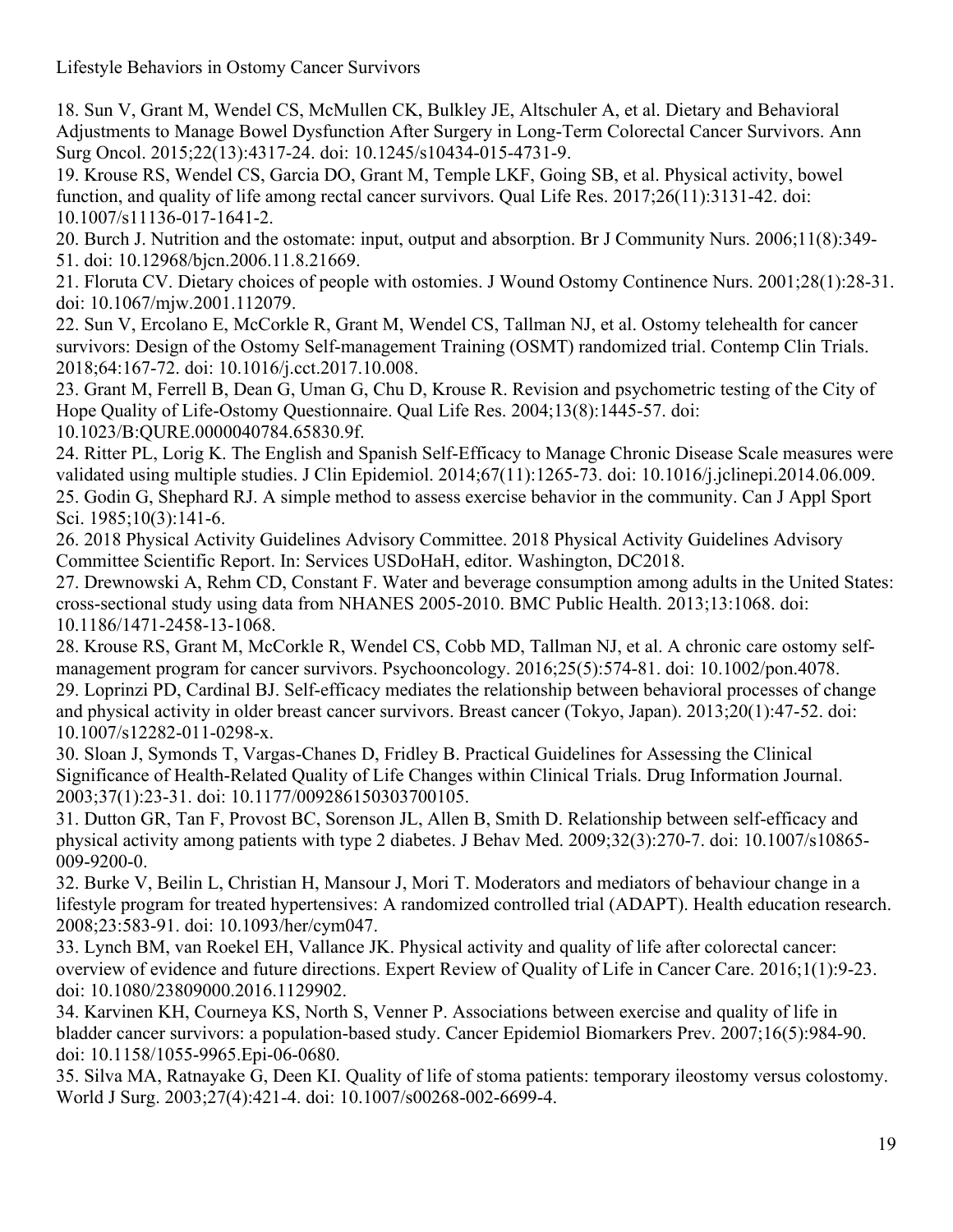36. Bujanda L. The effects of alcohol consumption upon the gastrointestinal tract. Am J Gastroenterol. 2000;95(12):3374-82. doi: 10.1111/j.1572-0241.2000.03347.x.

37. Shabbir J, Britton DC. Stoma complications: a literature overview. Colorectal Dis. 2010;12(10):958-64. doi: 10.1111/j.1463-1318.2009.02006.x.

38. Falagas ME, Vergidis PI. Urinary tract infections in patients with urinary diversion. Am J Kidney Dis. 2005;46(6):1030-7. doi: 10.1053/j.ajkd.2005.09.008.

39. Symeonidis EN, Falagas ME, Dimitriadis F. Urinary tract infections in patients undergoing radical cystectomy and urinary diversion: challenges and considerations in antibiotic prophylaxis. Transl Androl Urol. 2019;8(4):286-9. doi: 10.21037/tau.2019.07.12.

40. Edmondson AJ, Birtwistle JC, Catto JWF, Twiddy M. The patients' experience of a bladder cancer diagnosis: a systematic review of the qualitative evidence. J Cancer Surviv. 2017;11(4):453-61. doi: 10.1007/s11764-017-0603-6.

41. Cohen AB, Lee D, Long MD, Kappelman MD, Martin CF, Sandler RS, et al. Dietary patterns and selfreported associations of diet with symptoms of inflammatory bowel disease. Dig Dis Sci. 2013;58(5):1322-8. doi: 10.1007/s10620-012-2373-3.

42. Amarantos E, Martinez A, Dwyer J. Nutrition and quality of life in older adults. The journals of gerontology Series A, Biological sciences and medical sciences. 2001;56 Spec No 2:54-64. doi: 10.1093/gerona/56.suppl\_2.54.

43. Wayne SJ, Baumgartner K, Baumgartner RN, Bernstein L, Bowen DJ, Ballard-Barbash R. Diet quality is directly associated with quality of life in breast cancer survivors. Breast Cancer Res Treat. 2006;96(3):227-32. doi: 10.1007/s10549-005-9018-6.

44. Mosher CE, Sloane R, Morey MC, Snyder DC, Cohen HJ, Miller PE, et al. Associations between lifestyle factors and quality of life among older long-term breast, prostate, and colorectal cancer survivors. Cancer. 2009;115(17):4001-9. doi: 10.1002/cncr.24436.

45. Prentice RL, Tinker LF, Huang Y, Neuhouser ML. Calibration of self-reported dietary measures using biomarkers: an approach to enhancing nutritional epidemiology reliability. Curr Atheroscler Rep. 2013;15(9):353. doi: 10.1007/s11883-013-0353-5.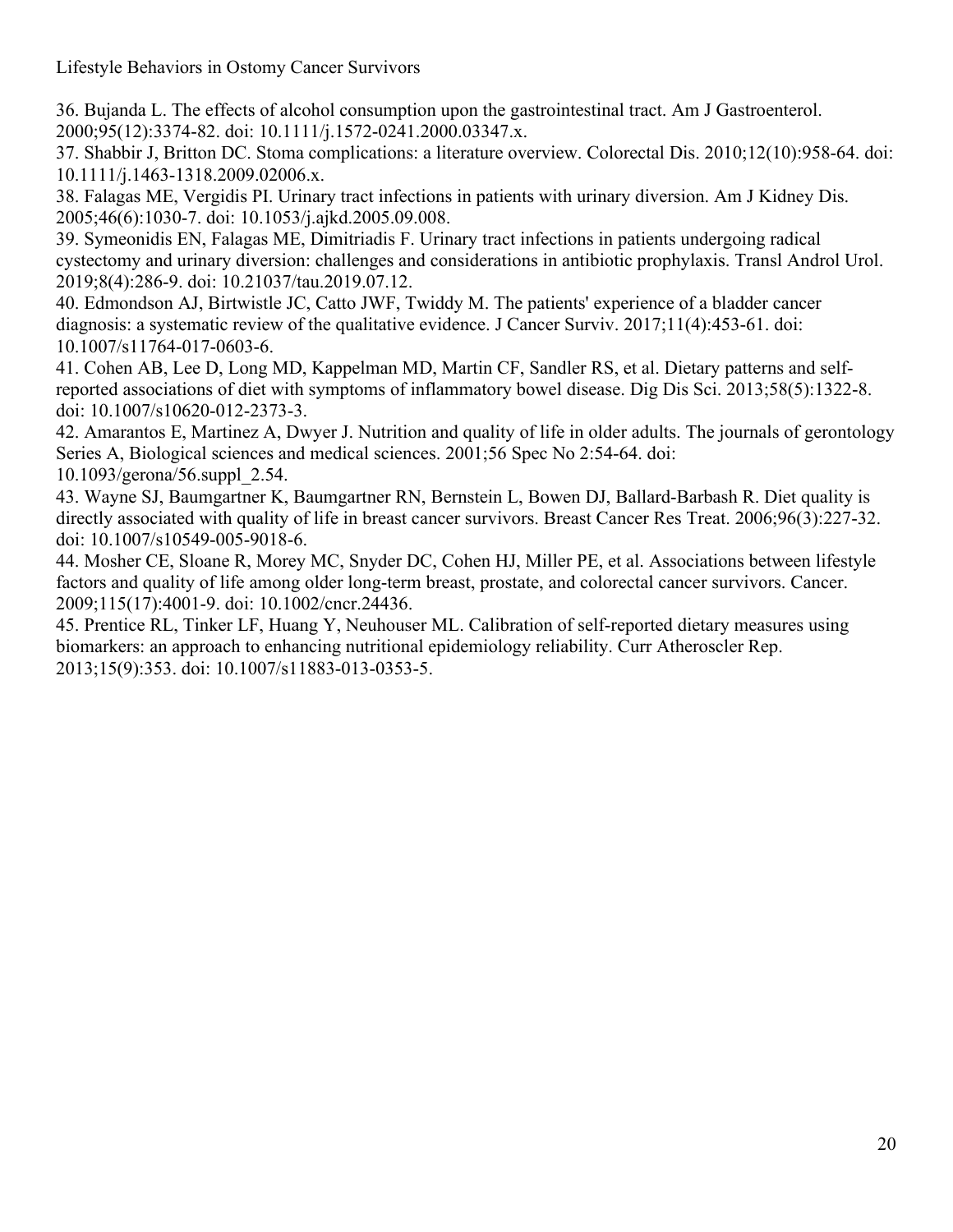# **FIGURE LEGENDS**

Figure 1. Framework of diet category classification.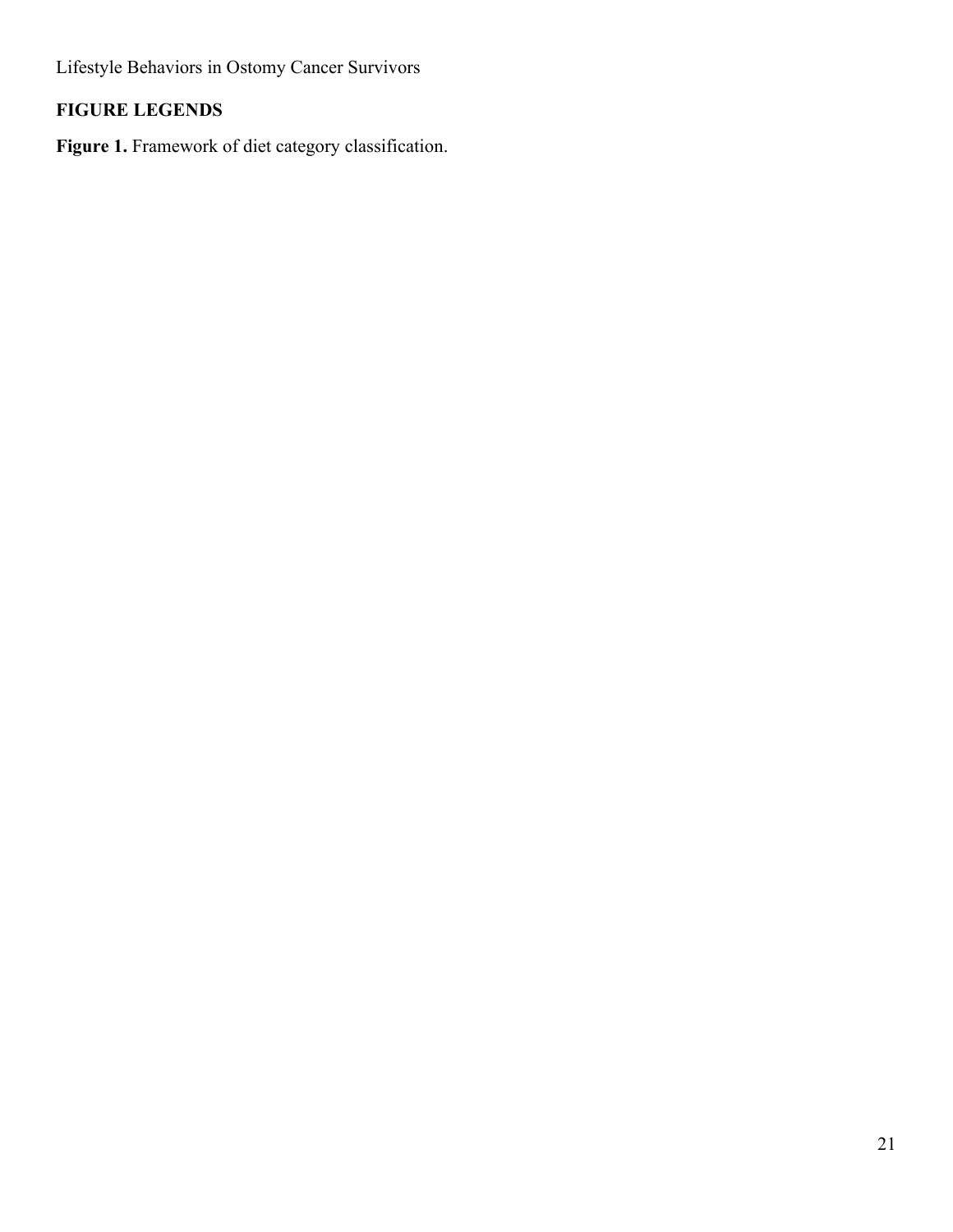# **Table 1. Physical activity by ostomy type**

|                                              | Colostomy    | <b>Ileostomy</b> | <b>Urostomy</b> | p-value           |
|----------------------------------------------|--------------|------------------|-----------------|-------------------|
| N                                            | 87           | 46               | 66              |                   |
| Met ACS PA Guidelines, N (%)                 | 18(20.7)     | 6(13.0)          | 9(13.6)         | 0.39 <sup>b</sup> |
| PA per week                                  |              |                  |                 |                   |
| Moderate minutes, mean (SD)                  | 59 (122.3)   | 31(66.6)         | 30.1(62.7)      | $0.32^{\circ}$    |
| Vigorous minutes, mean (SD)                  | 16.2(63.3)   | 3.8(17.1)        | 9.9(36.1)       | 0.08 <sup>c</sup> |
| Weighted PA-minutes <sup>a</sup> , mean (SD) | 91.3 (198.2) | 38.6 (79.6)      | 49.8 (100.2)    | 0.06 <sup>c</sup> |

<sup>a</sup> Weighted PA-minutes was calculated as moderate minutes/week  $+ 2 \times$  vigorous minutes/week **b** Chi-squared test

<sup>c</sup> Two-way ANOVA with ostomy type and aerobic PA self-efficacy as independent variables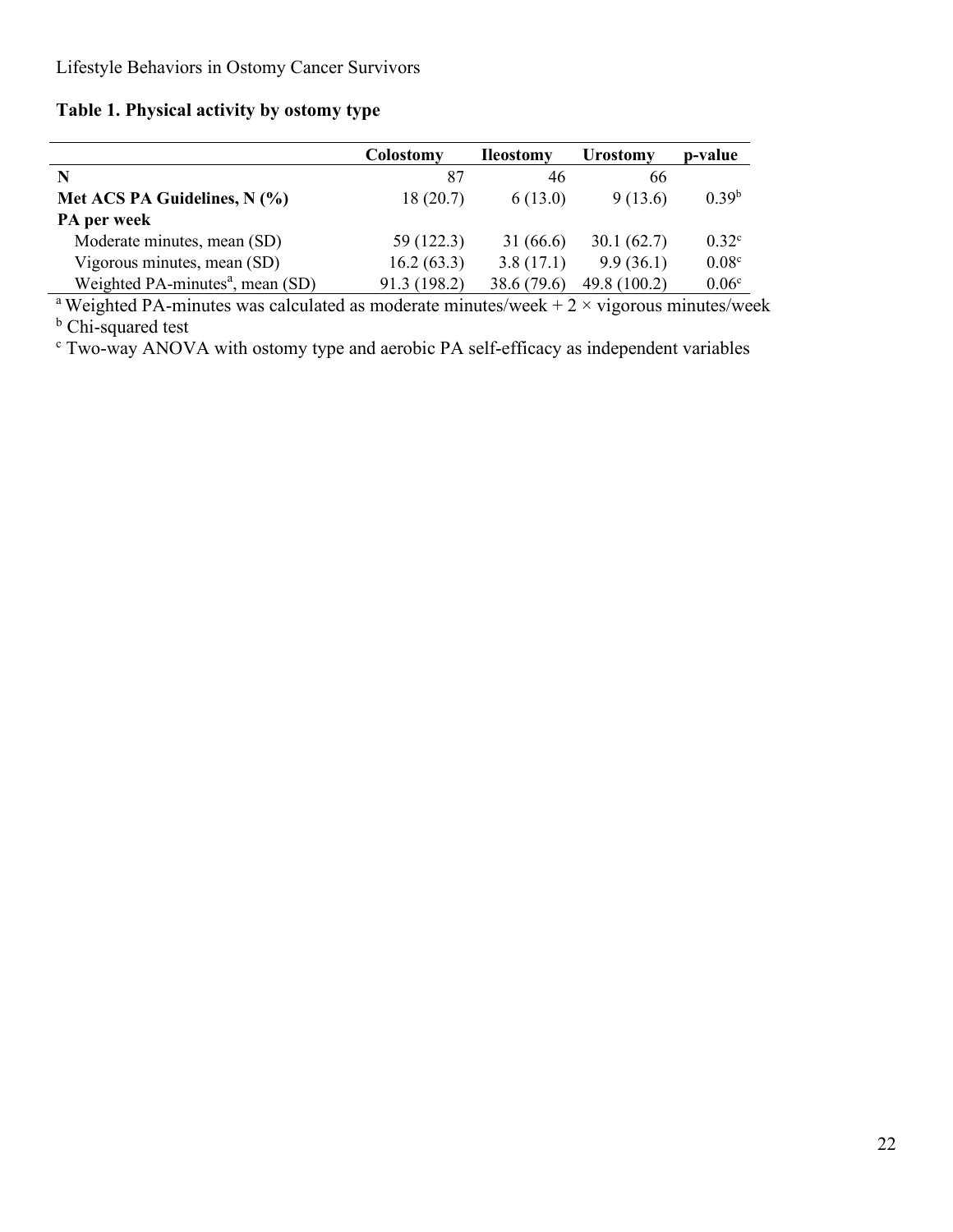|                          | Not active, weighted            | Insufficiently active,     | Meeting or exceeding         |  |
|--------------------------|---------------------------------|----------------------------|------------------------------|--|
|                          | $PA-min = 0 min/week$           | weighted PA-min $>0$ to    | guidelines, weighted PA-min  |  |
|                          | $(N=87)$                        | $\leq$ 150 min/week (N=37) | $\geq$ 150 min/week (N=25)   |  |
| <b>COH-QOL-O</b>         | Adjusted Mean <sup>a</sup> (SE) |                            |                              |  |
| Total QOL                | 6.32(0.18)                      | 6.71(0.26)                 | $7.08~(0.26)^{b}$            |  |
| Physical well-being      | 6.86(0.22)                      | 7.28(0.28)                 | 7.43(0.35)                   |  |
| Psychological well-being | 6.01(0.21)                      | 6.59(0.29)                 | 7.06 $(0.33)$ <sup>b,c</sup> |  |
| Social well-being        | 6.32(0.21)                      | 6.42(0.32)                 | 6.91(0.30)                   |  |
| Spiritual well-being     | 6.10(0.22)                      | 6.50(0.31)                 | 6.83(0.28)                   |  |
| Fatigue                  | 5.94(0.30)                      | 6.61(0.42)                 | 6.76(0.53)                   |  |
| Physical Strength        | 6.15(0.30)                      | 6.89(0.40)                 | 7.48 $(0.48)^{b,c}$          |  |

**Table 2: Health-Related Quality of Life by PA guideline categories**

*COH-QOL-O* City of Hope Quality of Life Ostomy, *weighted PA-min* "physical activity minutes" calculated as 2×vigorous minutes/week + moderate minutes/week

<sup>a</sup> Predicted mean adjusted for BMI only

Higher score = better HRQOL

 $\frac{b}{p}$   $\leq$  0.05 compared to the not active group, Bonferroni adjusted

<sup>c</sup> Exceeds minimally important difference compared to not active group (0.88 for COH-QOL-O scales)